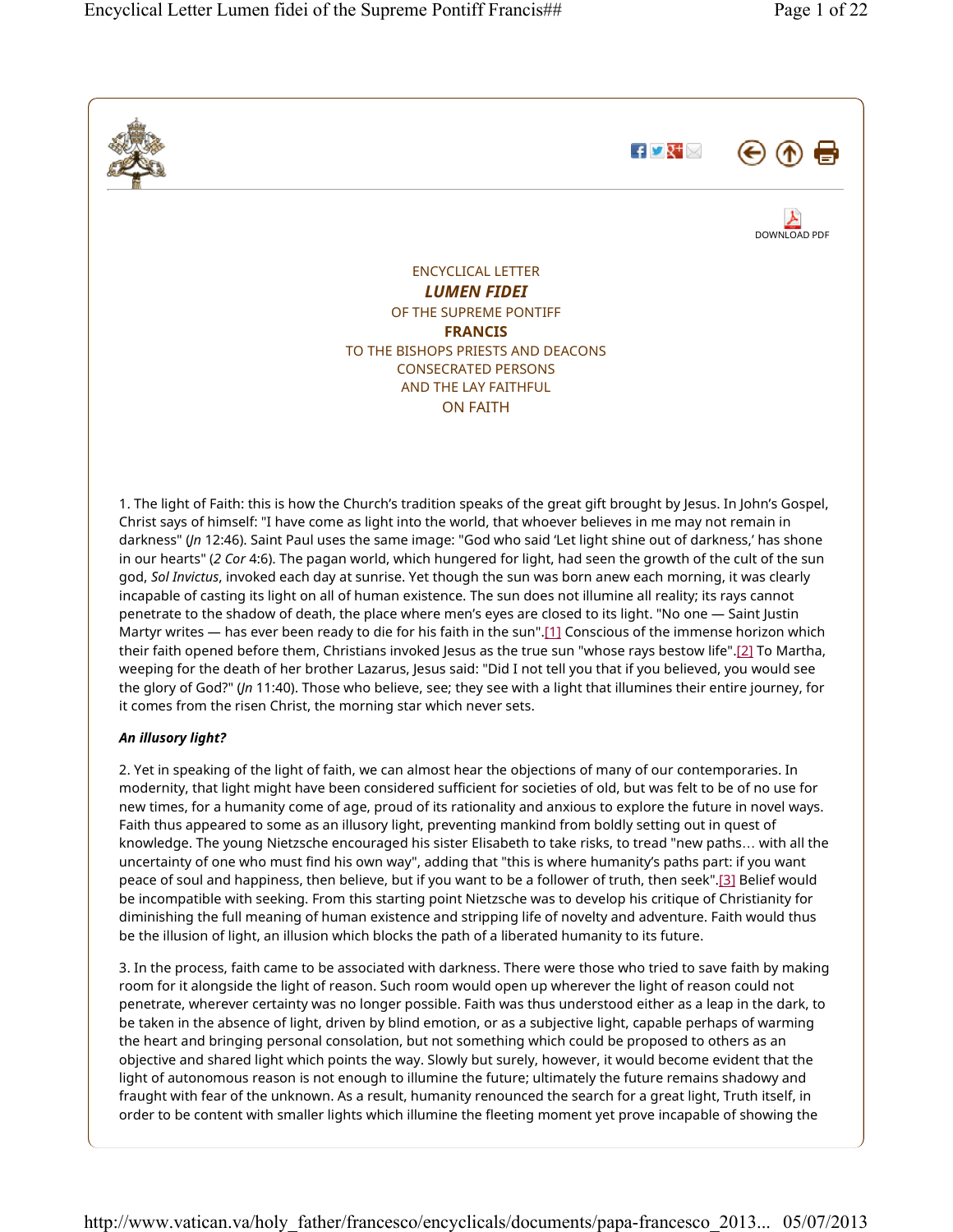way. Yet in the absence of light everything becomes confused; it is impossible to tell good from evil, or the road to our destination from other roads which take us in endless circles, going nowhere.

# A light to be recovered

4. There is an urgent need, then, to see once again that faith is a light, for once the flame of faith dies out, all other lights begin to dim. The light of faith is unique, since it is capable of illuminating every aspect of human existence. A light this powerful cannot come from ourselves but from a more primordial source: in a word, it must come from God. Faith is born of an encounter with the living God who calls us and reveals his love, a love which precedes us and upon which we can lean for security and for building our lives. Transformed by this love, we gain fresh vision, new eyes to see; we realize that it contains a great promise of fulfilment, and that a vision of the future opens up before us. Faith, received from God as a supernatural gift, becomes a light for our way, guiding our journey through time. On the one hand, it is a light coming from the past, the light of the foundational memory of the life of Jesus which revealed his perfectly trustworthy love, a love capable of triumphing over death. Yet since Christ has risen and draws us beyond death, faith is also a light coming from the future and opening before us vast horizons which guide us beyond our isolated selves towards the breadth of communion. We come to see that faith does not dwell in shadow and gloom; it is a light for our darkness. Dante, in the Divine Comedy, after professing his faith to Saint Peter, describes that light as a "spark, which then becomes a burning flame and like a heavenly star within me glimmers".[4] It is this light of faith that I would now like to consider, so that it can grow and enlighten the present, becoming a star to brighten the horizon of our journey at a time when mankind is particularly in need of light.

5. Christ, on the eve of his passion, assured Peter: "I have prayed for you that your faith may not fail" (Lk 22:32). He then told him to strengthen his brothers and sisters in that same faith. Conscious of the duty entrusted to the Successor of Peter, Benedict XVI proclaimed the present Year of Faith, a time of grace which is helping us to sense the great joy of believing and to renew our wonder at the vast horizons which faith opens up, so as then to profess that faith in its unity and integrity, faithful to the memory of the Lord and sustained by his presence and by the working of the Holy Spirit. The conviction born of a faith which brings grandeur and fulfilment to life, a faith centred on Christ and on the power of his grace, inspired the mission of the first Christians. In the acts of the martyrs, we read the following dialogue between the Roman prefect Rusticus and a Christian named Hierax: "'Where are your parents?', the judge asked the martyr. He replied: 'Our true father is Christ, and our mother is faith in him'".[5] For those early Christians, faith, as an encounter with the living God revealed in Christ, was indeed a "mother", for it had brought them to the light and given birth within them to divine life, a new experience and a luminous vision of existence for which they were prepared to bear public witness to the end.

6. The Year of Faith was inaugurated on the fiftieth anniversary of the opening of the Second Vatican Council. This is itself a clear indication that Vatican II was a Council on faith,[6] inasmuch as it asked us to restore the primacy of God in Christ to the centre of our lives, both as a Church and as individuals. The Church never takes faith for granted, but knows that this gift of God needs to be nourished and reinforced so that it can continue to guide her pilgrim way. The Second Vatican Council enabled the light of faith to illumine our human experience from within, accompanying the men and women of our time on their journey. It clearly showed how faith enriches life in all its dimensions.

7. These considerations on faith — in continuity with all that the Church's magisterium has pronounced on this theological virtue<sup>[7]</sup> — are meant to supplement what **Benedict XVI** had written in his encyclical letters on charity and hope. He himself had almost completed a first draft of an encyclical on faith. For this I am deeply grateful to him, and as his brother in Christ I have taken up his fine work and added a few contributions of my own. The Successor of Peter, yesterday, today and tomorrow, is always called to strengthen his brothers and sisters in the priceless treasure of that faith which God has given as a light for humanity's path.

In God's gift of faith, a supernatural infused virtue, we realize that a great love has been offered us, a good word has been spoken to us, and that when we welcome that word, Jesus Christ the Word made flesh, the Holy Spirit transforms us, lights up our way to the future and enables us joyfully to advance along that way on wings of hope. Thus wonderfully interwoven, faith, hope and charity are the driving force of the Christian life as it advances towards full communion with God. But what is it like, this road which faith opens up before us? What is the origin of this powerful light which brightens the journey of a successful and fruitful life?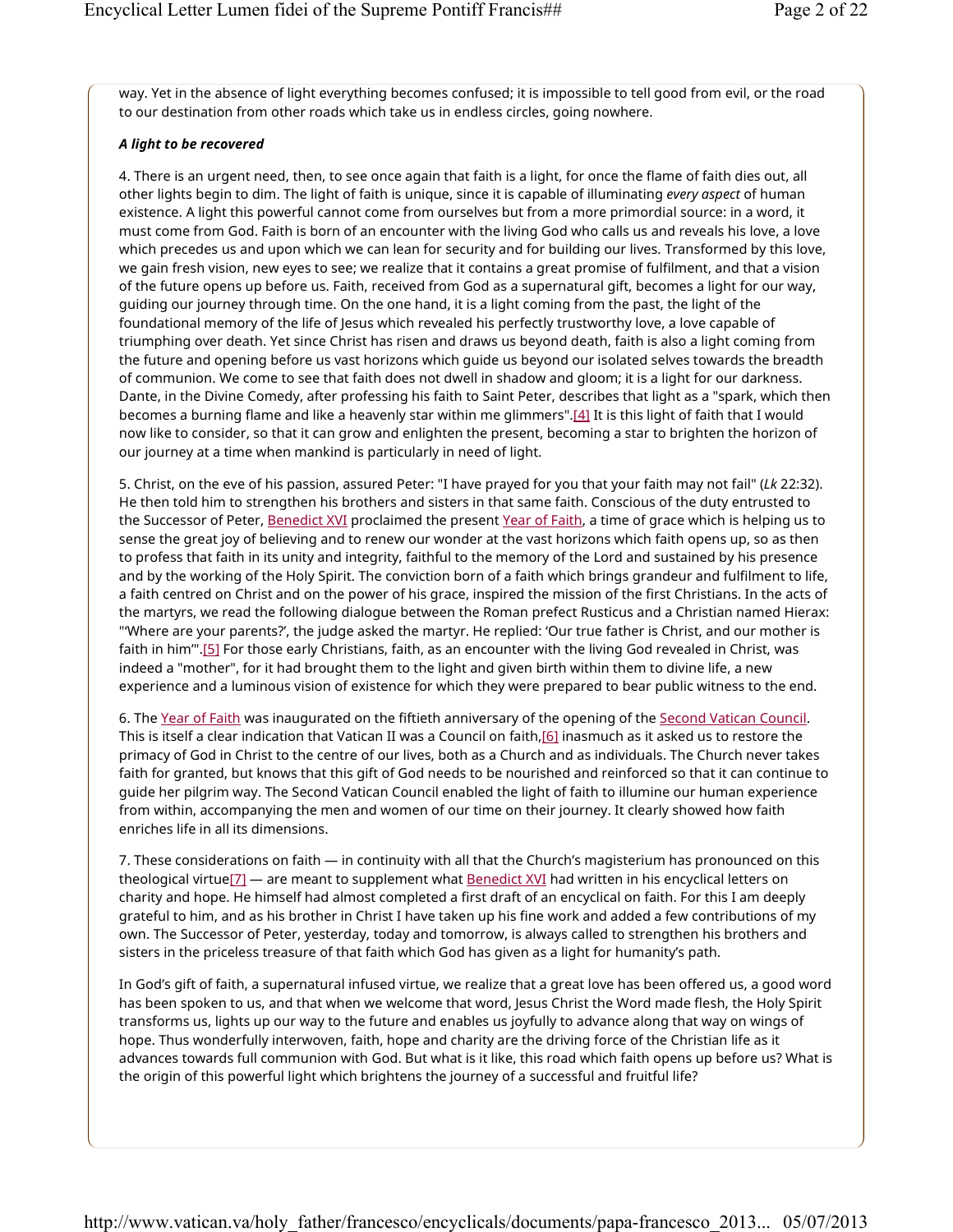# CHAPTER ONE

# WE HAVE BELIEVED IN LOVE (cf. 1 Jn 4:16)

## Abraham, our father in faith

8. Faith opens the way before us and accompanies our steps through time. Hence, if we want to understand what faith is, we need to follow the route it has taken, the path trodden by believers, as witnessed first in the Old Testament. Here a unique place belongs to Abraham, our father in faith. Something disturbing takes place in his life: God speaks to him; he reveals himself as a God who speaks and calls his name. Faith is linked to hearing. Abraham does not see God, but hears his voice. Faith thus takes on a personal aspect. God is not the god of a particular place, or a deity linked to specific sacred time, but the God of a person, the God of Abraham, Isaac and Jacob, capable of interacting with man and establishing a covenant with him. Faith is our response to a word which engages us personally, to a "Thou" who calls us by name.

9. The word spoken to Abraham contains both a call and a promise. First, it is a call to leave his own land, a summons to a new life, the beginning of an exodus which points him towards an unforeseen future. The sight which faith would give to Abraham would always be linked to the need to take this step forward: faith "sees" to the extent that it journeys, to the extent that it chooses to enter into the horizons opened up by God's word. This word also contains a promise: Your descendants will be great in number, you will be the father of a great nation (cf. Gen 13:16; 15:5; 22:17). As a response to a word which preceded it, Abraham's faith would always be an act of remembrance. Yet this remembrance is not fixed on past events but, as the memory of a promise, it becomes capable of opening up the future, shedding light on the path to be taken. We see how faith, as remembrance of the future, memoria futuri, is thus closely bound up with hope.

10. Abraham is asked to entrust himself to this word. Faith understands that something so apparently ephemeral and fleeting as a word, when spoken by the God who is fidelity, becomes absolutely certain and unshakable, guaranteeing the continuity of our journey through history. Faith accepts this word as a solid rock upon which we can build, a straight highway on which we can travel. In the Bible, faith is expressed by the Hebrew word 'emûnāh, derived from the verb 'amān whose root means "to uphold". The term 'emûnāh can signify both God's fidelity and man's faith. The man of faith gains strength by putting himself in the hands of the God who is faithful. Playing on this double meaning of the word — also found in the corresponding terms in Greek (pistós) and Latin (fidelis) — Saint Cyril of Jerusalem praised the dignity of the Christian who receives God's own name: both are called "faithful".[8] As Saint Augustine explains: "Man is faithful when he believes in God and his promises; God is faithful when he grants to man what he has promised".[9]

11. A final element of the story of Abraham is important for understanding his faith. God's word, while bringing newness and surprise, is not at all alien to Abraham's experience. In the voice which speaks to him, the patriarch recognizes a profound call which was always present at the core of his being. God ties his promise to that aspect of human life which has always appeared most "full of promise", namely, parenthood, the begetting of new life: "Sarah your wife shall bear you a son, and you shall name him Isaac" (Gen 17:19). The God who asks Abraham for complete trust reveals himself to be the source of all life. Faith is thus linked to God's fatherhood, which gives rise to all creation; the God who calls Abraham is the Creator, the one who "calls into existence the things that do not exist" (Rom 4:17), the one who "chose us before the foundation of the world… and destined us for adoption as his children" (Eph 1:4-5). For Abraham, faith in God sheds light on the depths of his being, it enables him to acknowledge the wellspring of goodness at the origin of all things and to realize that his life is not the product of non-being or chance, but the fruit of a personal call and a personal love. The mysterious God who called him is no alien deity, but the God who is the origin and mainstay of all that is. The great test of Abraham's faith, the sacrifice of his son Isaac, would show the extent to which this primordial love is capable of ensuring life even beyond death. The word which could raise up a son to one who was "as good as dead", in "the barrenness" of Sarah's womb (cf. Rom 4:19), can also stand by his promise of a future beyond all threat or danger (cf. Heb 11:19; Rom 4:21).

# The faith of Israel

12. The history of the people of Israel in the Book of Exodus follows in the wake of Abraham's faith. Faith once again is born of a primordial gift: Israel trusts in God, who promises to set his people free from their misery. Faith becomes a summons to a lengthy journey leading to worship of the Lord on Sinai and the inheritance of a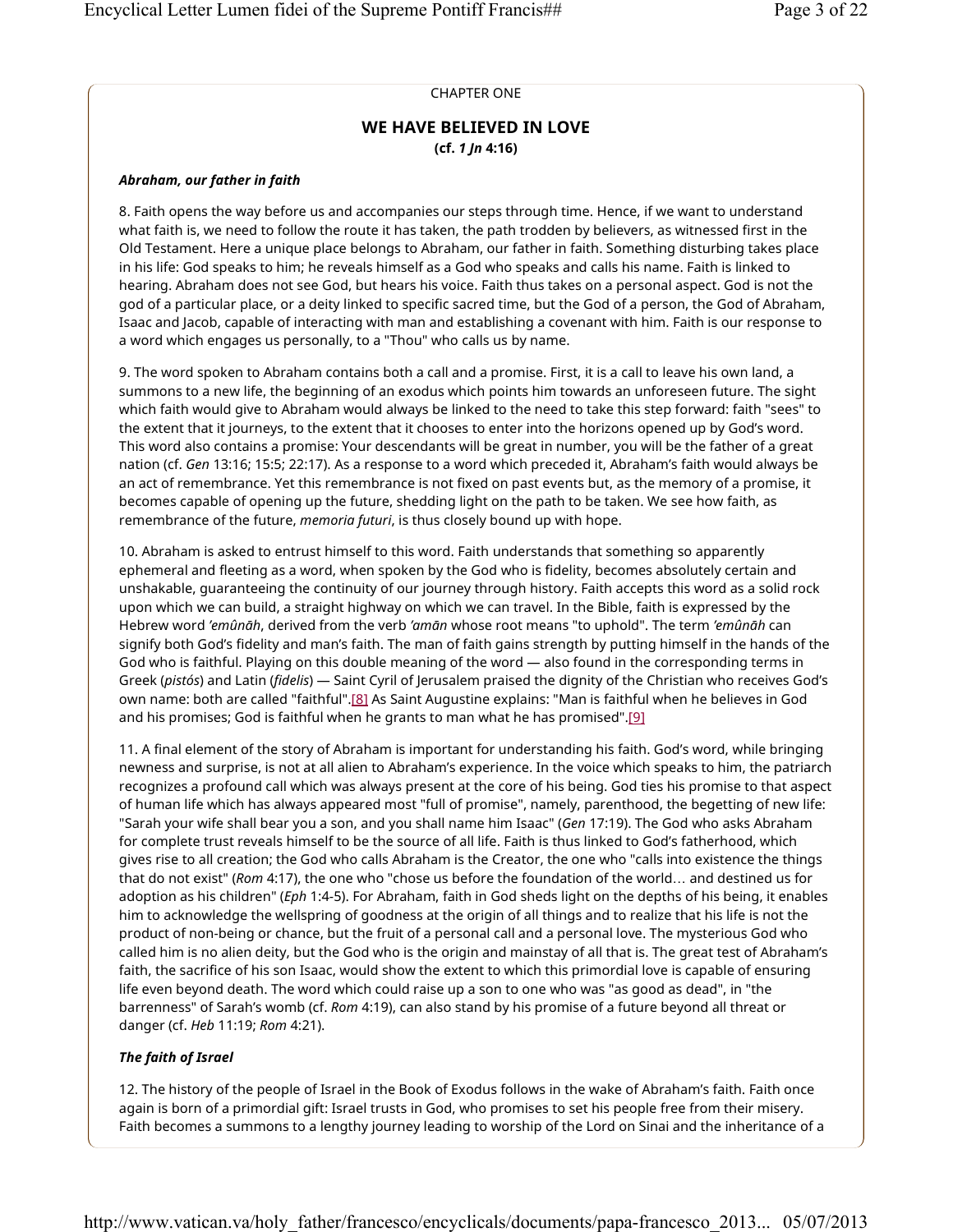promised land. God's love is seen to be like that of a father who carries his child along the way (cf. Dt 1:31). Israel's confession of faith takes shape as an account of God's deeds in setting his people free and acting as their guide (cf. Dt 26:5-11), an account passed down from one generation to the next. God's light shines for Israel through the remembrance of the Lord's mighty deeds, recalled and celebrated in worship, and passed down from parents to children. Here we see how the light of faith is linked to concrete life-stories, to the grateful remembrance of God's mighty deeds and the progressive fulfilment of his promises. Gothic architecture gave clear expression to this: in the great cathedrals light comes down from heaven by passing through windows depicting the history of salvation. God's light comes to us through the account of his selfrevelation, and thus becomes capable of illuminating our passage through time by recalling his gifts and demonstrating how he fulfils his promises.

13. The history of Israel also shows us the temptation of unbelief to which the people yielded more than once. Here the opposite of faith is shown to be idolatry. While Moses is speaking to God on Sinai, the people cannot bear the mystery of God's hiddenness, they cannot endure the time of waiting to see his face. Faith by its very nature demands renouncing the immediate possession which sight would appear to offer; it is an invitation to turn to the source of the light, while respecting the mystery of a countenance which will unveil itself personally in its own good time. Martin Buber once cited a definition of idolatry proposed by the rabbi of Kock: idolatry is "when a face addresses a face which is not a face".[10] In place of faith in God, it seems better to worship an idol, into whose face we can look directly and whose origin we know, because it is the work of our own hands. Before an idol, there is no risk that we will be called to abandon our security, for idols "have mouths, but they cannot speak" (Ps 115:5). Idols exist, we begin to see, as a pretext for setting ourselves at the centre of reality and worshiping the work of our own hands. Once man has lost the fundamental orientation which unifies his existence, he breaks down into the multiplicity of his desires; in refusing to await the time of promise, his lifestory disintegrates into a myriad of unconnected instants. Idolatry, then, is always polytheism, an aimless passing from one lord to another. Idolatry does not offer a journey but rather a plethora of paths leading nowhere and forming a vast labyrinth. Those who choose not to put their trust in God must hear the din of countless idols crying out: "Put your trust in me!" Faith, tied as it is to conversion, is the opposite of idolatry; it breaks with idols to turn to the living God in a personal encounter. Believing means entrusting oneself to a merciful love which always accepts and pardons, which sustains and directs our lives, and which shows its power by its ability to make straight the crooked lines of our history. Faith consists in the willingness to let ourselves be constantly transformed and renewed by God's call. Herein lies the paradox: by constantly turning towards the Lord, we discover a sure path which liberates us from the dissolution imposed upon us by idols.

14. In the faith of Israel we also encounter the figure of Moses, the mediator. The people may not see the face of God; it is Moses who speaks to YHWH on the mountain and then tells the others of the Lord's will. With this presence of a mediator in its midst, Israel learns to journey together in unity. The individual's act of faith finds its place within a community, within the common "we" of the people who, in faith, are like a single person — "my first-born son", as God would describe all of Israel (cf. Ex 4:22). Here mediation is not an obstacle, but an opening: through our encounter with others, our gaze rises to a truth greater than ourselves. Rousseau once lamented that he could not see God for himself: "How many people stand between God and me!"[11] … "Is it really so simple and natural that God would have sought out Moses in order to speak to Jean Jacques Rousseau?"[12] On the basis of an individualistic and narrow conception of conscience one cannot appreciate the significance of mediation, this capacity to participate in the vision of another, this shared knowledge which is the knowledge proper to love. Faith is God's free gift, which calls for humility and the courage to trust and to entrust; it enables us to see the luminous path leading to the encounter of God and humanity: the history of salvation.

## The fullness of Christian faith

15. "Abraham rejoiced that he would see my day; he saw it and was glad" (Jn 8:56). According to these words of Jesus, Abraham's faith pointed to him; in some sense it foresaw his mystery. So Saint Augustine understood it when he stated that the patriarchs were saved by faith, not faith in Christ who had come but in Christ who was yet to come, a faith pressing towards the future of Jesus.[13] Christian faith is centred on Christ; it is the confession that Jesus is Lord and that God has raised him from the dead (cf. Rom 10:9). All the threads of the Old Testament converge on Christ; he becomes the definitive "Yes" to all the promises, the ultimate basis of our "Amen" to God (cf. 2 Cor 1:20). The history of Jesus is the complete manifestation of God's reliability. If Israel continued to recall God's great acts of love, which formed the core of its confession of faith and broadened its gaze in faith, the life of Jesus now appears as the locus of God's definitive intervention, the supreme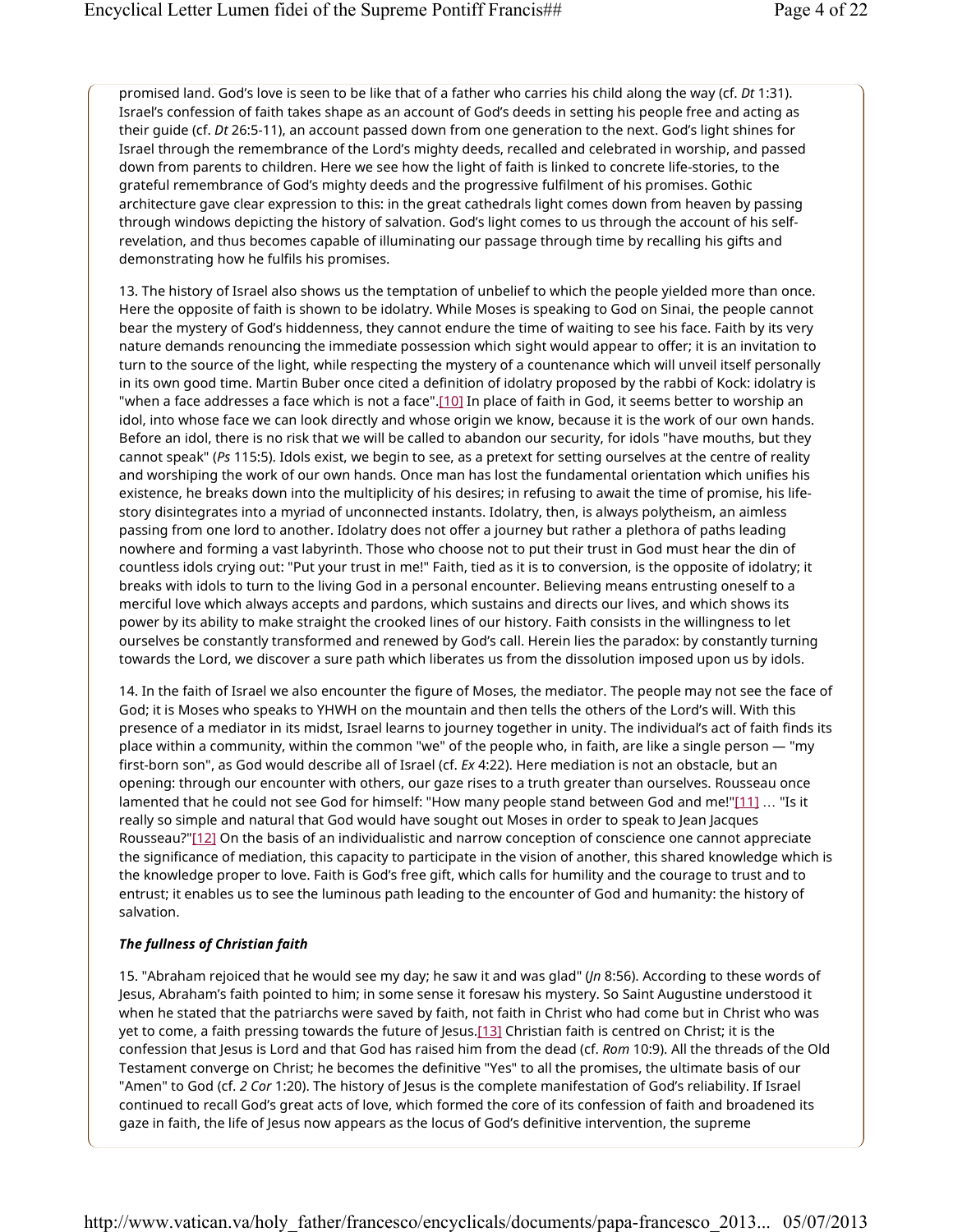manifestation of his love for us. The word which God speaks to us in Jesus is not simply one word among many, but his eternal Word (cf. Heb 1:1-2). God can give no greater guarantee of his love, as Saint Paul reminds us (cf. Rom 8:31-39). Christian faith is thus faith in a perfect love, in its decisive power, in its ability to transform the world and to unfold its history. "We know and believe the love that God has for us" (1 Jn 4:16). In the love of God revealed in Jesus, faith perceives the foundation on which all reality and its final destiny rest.

16. The clearest proof of the reliability of Christ's love is to be found in his dying for our sake. If laying down one's life for one's friends is the greatest proof of love (cf. Jn 15:13), Jesus offered his own life for all, even for his enemies, to transform their hearts. This explains why the evangelists could see the hour of Christ's crucifixion as the culmination of the gaze of faith; in that hour the depth and breadth of God's love shone forth. It was then that Saint John offered his solemn testimony, as together with the Mother of Jesus he gazed upon the pierced one (cf. *Jn* 19:37): "He who saw this has borne witness, so that you also may believe. His testimony is true, and he knows that he tells the truth" (Jn 19:35). In Dostoevsky's The Idiot, Prince Myskin sees a painting by Hans Holbein the Younger depicting Christ dead in the tomb and says: "Looking at that painting might cause one to lose his faith".[14] The painting is a gruesome portrayal of the destructive effects of death on Christ's body. Yet it is precisely in contemplating Jesus' death that faith grows stronger and receives a dazzling light; then it is revealed as faith in Christ's steadfast love for us, a love capable of embracing death to bring us salvation. This love, which did not recoil before death in order to show its depth, is something I can believe in; Christ's total self-gift overcomes every suspicion and enables me to entrust myself to him completely.

17. Christ's death discloses the utter reliability of God's love above all in the light of his resurrection. As the risen one, Christ is the trustworthy witness, deserving of faith (cf. Rev 1:5; Heb 2:17), and a solid support for our faith. "If Christ has not been raised, your faith is futile", says Saint Paul (1 Cor 15:17). Had the Father's love not caused Jesus to rise from the dead, had it not been able to restore his body to life, then it would not be a completely reliable love, capable of illuminating also the gloom of death. When Saint Paul describes his new life in Christ, he speaks of "faith in the Son of God, who loved me and gave himself for me" (Gal 2:20). Clearly, this "faith in the Son of God" means Paul's faith in Jesus, but it also presumes that Jesus himself is worthy of faith, based not only on his having loved us even unto death but also on his divine sonship. Precisely because Jesus is the Son, because he is absolutely grounded in the Father, he was able to conquer death and make the fullness of life shine forth. Our culture has lost its sense of God's tangible presence and activity in our world. We think that God is to be found in the beyond, on another level of reality, far removed from our everyday relationships. But if this were the case, if God could not act in the world, his love would not be truly powerful, truly real, and thus not even true, a love capable of delivering the bliss that it promises. It would make no difference at all whether we believed in him or not. Christians, on the contrary, profess their faith in God's tangible and powerful love which really does act in history and determines its final destiny: a love that can be encountered, a love fully revealed in Christ's passion, death and resurrection.

18. This fullness which Jesus brings to faith has another decisive aspect. In faith, Christ is not simply the one in whom we believe, the supreme manifestation of God's love; he is also the one with whom we are united precisely in order to believe. Faith does not merely gaze at Jesus, but sees things as Jesus himself sees them, with his own eyes: it is a participation in his way of seeing. In many areas in our lives we trust others who know more than we do. We trust the architect who builds our home, the pharmacist who gives us medicine for healing, the lawyer who defends us in court. We also need someone trustworthy and knowledgeable where God is concerned. Jesus, the Son of God, is the one who makes God known to us (cf. Jn 1:18). Christ's life, his way of knowing the Father and living in complete and constant relationship with him, opens up new and inviting vistas for human experience. Saint John brings out the importance of a personal relationship with Jesus for our faith by using various forms of the verb "to believe". In addition to "believing that" what Jesus tells us is true, John also speaks of "believing" Jesus and "believing in" Jesus. We "believe" Jesus when we accept his word, his testimony, because he is truthful. We "believe in" Jesus when we personally welcome him into our lives and journey towards him, clinging to him in love and following in his footsteps along the way.

To enable us to know, accept and follow him, the Son of God took on our flesh. In this way he also saw the Father humanly, within the setting of a journey unfolding in time. Christian faith is faith in the incarnation of the Word and his bodily resurrection; it is faith in a God who is so close to us that he entered our human history. Far from divorcing us from reality, our faith in the Son of God made man in Jesus of Nazareth enables us to grasp reality's deepest meaning and to see how much God loves this world and is constantly guiding it towards himself. This leads us, as Christians, to live our lives in this world with ever greater commitment and intensity.

## Salvation by faith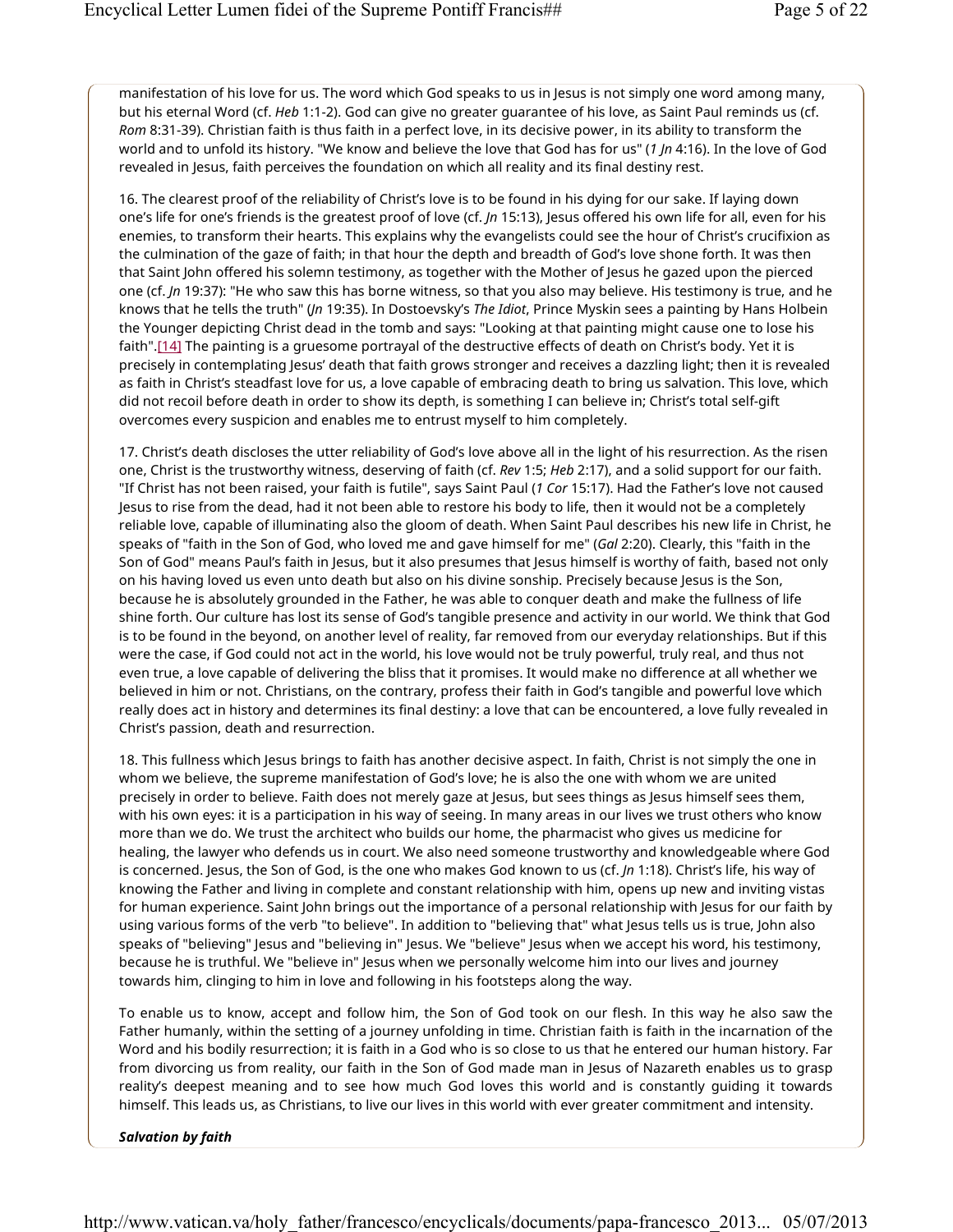19. On the basis of this sharing in Jesus' way of seeing things, Saint Paul has left us a description of the life of faith. In accepting the gift of faith, believers become a new creation; they receive a new being; as God's children, they are now "sons in the Son". The phrase "Abba, Father", so characteristic of Jesus' own experience, now becomes the core of the Christian experience (cf. Rom 8:15). The life of faith, as a filial existence, is the acknowledgment of a primordial and radical gift which upholds our lives. We see this clearly in Saint Paul's question to the Corinthians: "What have you that you did not receive?" (1 Cor 4:7). This was at the very heart of Paul's debate with the Pharisees: the issue of whether salvation is attained by faith or by the works of the law. Paul rejects the attitude of those who would consider themselves justified before God on the basis of their own works. Such people, even when they obey the commandments and do good works, are centred on themselves; they fail to realize that goodness comes from God. Those who live this way, who want to be the source of their own righteousness, find that the latter is soon depleted and that they are unable even to keep the law. They become closed in on themselves and isolated from the Lord and from others; their lives become futile and their works barren, like a tree far from water. Saint Augustine tells us in his usual concise and striking way: "Ab eo qui fecit te, noli deficere nec ad te", "Do not turn away from the one who made you, even to turn towards yourself". [15] Once I think that by turning away from God I will find myself, my life begins to fall apart (cf. Lk 15:11-24). The beginning of salvation is openness to something prior to ourselves, to a primordial gift that affirms life and sustains it in being. Only by being open to and acknowledging this gift can we be transformed, experience salvation and bear good fruit. Salvation by faith means recognizing the primacy of God's gift. As Saint Paul puts it: "By grace you have been saved through faith, and this is not your own doing; it is the gift of God" (Eph 2:8).

20. Faith's new way of seeing things is centred on Christ. Faith in Christ brings salvation because in him our lives become radically open to a love that precedes us, a love that transforms us from within, acting in us and through us. This is clearly seen in Saint Paul's exegesis of a text from Deuteronomy, an exegesis consonant with the heart of the Old Testament message. Moses tells the people that God's command is neither too high nor too far away. There is no need to say: "Who will go up for us to heaven and bring it to us?" or "Who will go over the sea for us, and bring it to us?" (Dt 30:11-14). Paul interprets this nearness of God's word in terms of Christ's presence in the Christian. "Do not say in your heart, 'Who will ascend into heaven?' (that is, to bring Christ down), or 'Who will descend into the abyss?' (that is, to bring Christ up from the dead)" (Rom 10:6-7). Christ came down to earth and rose from the dead; by his incarnation and resurrection, the Son of God embraced the whole of human life and history, and now dwells in our hearts through the Holy Spirit. Faith knows that God has drawn close to us, that Christ has been given to us as a great gift which inwardly transforms us, dwells within us and thus bestows on us the light that illumines the origin and the end of life.

21. We come to see the difference, then, which faith makes for us. Those who believe are transformed by the love to which they have opened their hearts in faith. By their openness to this offer of primordial love, their lives are enlarged and expanded. "It is no longer I who live, but Christ who lives in me" (Gal 2:20). "May Christ dwell in your hearts through faith" (Eph 3:17). The self-awareness of the believer now expands because of the presence of another; it now lives in this other and thus, in love, life takes on a whole new breadth. Here we see the Holy Spirit at work. The Christian can see with the eyes of Jesus and share in his mind, his filial disposition, because he or she shares in his love, which is the Spirit. In the love of Jesus, we receive in a certain way his vision. Without being conformed to him in love, without the presence of the Spirit, it is impossible to confess him as Lord (cf. 1 Cor 12:3).

# The ecclesial form of faith

22. In this way, the life of the believer becomes an ecclesial existence, a life lived in the Church. When Saint Paul tells the Christians of Rome that all who believe in Christ make up one body, he urges them not to boast of this; rather, each must think of himself "according to the measure of faith that God has assigned" (Rom 12:3). Those who believe come to see themselves in the light of the faith which they profess: Christ is the mirror in which they find their own image fully realized. And just as Christ gathers to himself all those who believe and makes them his body, so the Christian comes to see himself as a member of this body, in an essential relationship with all other believers. The image of a body does not imply that the believer is simply one part of an anonymous whole, a mere cog in great machine; rather, it brings out the vital union of Christ with believers, and of believers among themselves (cf. Rom 12:4-5) Christians are "one" (cf. Gal 3:28), yet in a way which does not make them lose their individuality; in service to others, they come into their own in the highest degree. This explains why, apart from this body, outside this unity of the Church in Christ, outside this Church which — in the words of Romano Guardini — "is the bearer within history of the plenary gaze of Christ on the world"[16] — faith loses its "measure"; it no longer finds its equilibrium, the space needed to sustain itself. Faith is necessarily ecclesial; it is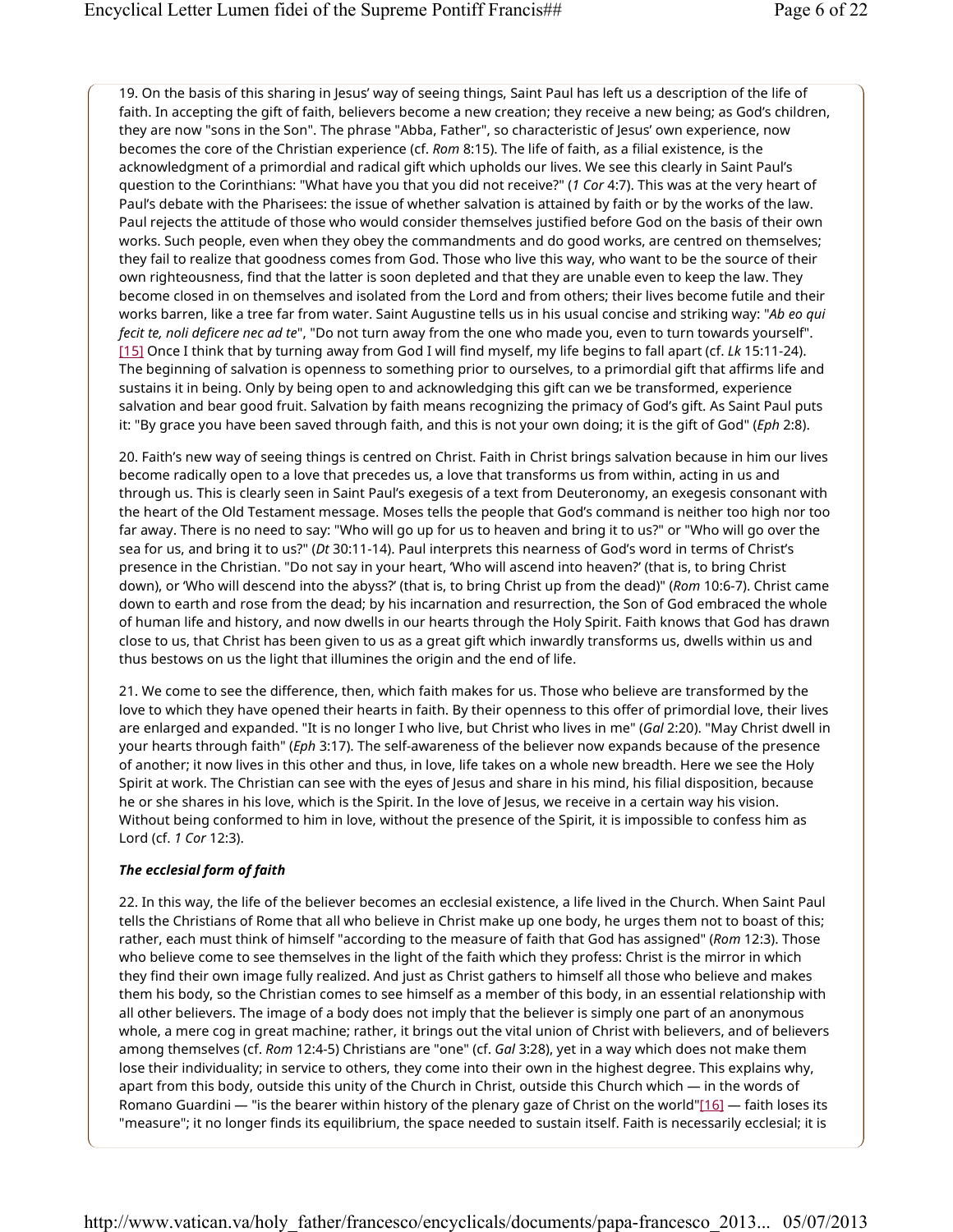professed from within the body of Christ as a concrete communion of believers. It is against this ecclesial backdrop that faith opens the individual Christian towards all others. Christ's word, once heard, by virtue of its inner power at work in the heart of the Christian, becomes a response, a spoken word, a profession of faith. As Saint Paul puts it: "one believes with the heart ... and confesses with the lips" (Rom 10:10). Faith is not a private matter, a completely individualistic notion or a personal opinion: it comes from hearing, and it is meant to find expression in words and to be proclaimed. For "how are they to believe in him of whom they have never heard? And how are they to hear without a preacher?" (Rom 10:14). Faith becomes operative in the Christian on the basis of the gift received, the love which attracts our hearts to Christ (cf. Gal 5:6), and enables us to become part of the Church's great pilgrimage through history until the end of the world. For those who have been transformed in this way, a new way of seeing opens up, faith becomes light for their eyes.

## CHAPTER TWO

# UNLESS YOU BELIEVE, YOU WILL NOT UNDERSTAND (cf. Is 7:9)

#### Faith and truth

23. Unless you believe, you will not understand (cf. Is 7:9). The Greek version of the Hebrew Bible, the Septuagint translation produced in Alexandria, gives the above rendering of the words spoken by the prophet Isaiah to King Ahaz. In this way, the issue of the knowledge of truth became central to faith. The Hebrew text, though, reads differently; the prophet says to the king: "If you will not believe, you shall not be established". Here there is a play on words, based on two forms of the verb 'amān: "you will believe" (ta'amînû) and "you shall be established" (tē'āmēnû). Terrified by the might of his enemies, the king seeks the security that an alliance with the great Assyrian empire can offer. The prophet tells him instead to trust completely in the solid and steadfast rock which is the God of Israel. Because God is trustworthy, it is reasonable to have faith in him, to stand fast on his word. He is the same God that Isaiah will later call, twice in one verse, the God who is Amen, "the God of truth" (cf. Is 65:16), the enduring foundation of covenant fidelity. It might seem that the Greek version of the Bible, by translating "be established" as "understand", profoundly altered the meaning of the text by moving away from the biblical notion of trust in God towards a Greek notion of intellectual understanding. Yet this translation, while certainly reflecting a dialogue with Hellenistic culture, is not alien to the underlying spirit of the Hebrew text. The firm foundation that Isaiah promises to the king is indeed grounded in an understanding of God's activity and the unity which he gives to human life and to the history of his people. The prophet challenges the king, and us, to understand the Lord's ways, seeing in God's faithfulness the wise plan which governs the ages. Saint Augustine took up this synthesis of the ideas of "understanding" and "being established" in his Confessions when he spoke of the truth on which one may rely in order to stand fast: "Then I shall be cast and set firm in the mould of your truth".[17] From the context we know that Augustine was concerned to show that this trustworthy truth of God is, as the Bible makes clear, his own faithful presence throughout history, his ability to hold together times and ages, and to gather into one the scattered strands of our lives.[18]

24. Read in this light, the prophetic text leads to one conclusion: we need knowledge, we need truth, because without these we cannot stand firm, we cannot move forward. Faith without truth does not save, it does not provide a sure footing. It remains a beautiful story, the projection of our deep yearning for happiness, something capable of satisfying us to the extent that we are willing to deceive ourselves. Either that, or it is reduced to a lofty sentiment which brings consolation and cheer, yet remains prey to the vagaries of our spirit and the changing seasons, incapable of sustaining a steady journey through life. If such were faith, King Ahaz would be right not to stake his life and the security of his kingdom on a feeling. But precisely because of its intrinsic link to truth, faith is instead able to offer a new light, superior to the king's calculations, for it sees further into the distance and takes into account the hand of God, who remains faithful to his covenant and his promises.

25. Today more than ever, we need to be reminded of this bond between faith and truth, given the crisis of truth in our age. In contemporary culture, we often tend to consider the only real truth to be that of technology: truth is what we succeed in building and measuring by our scientific know-how, truth is what works and what makes life easier and more comfortable. Nowadays this appears as the only truth that is certain, the only truth that can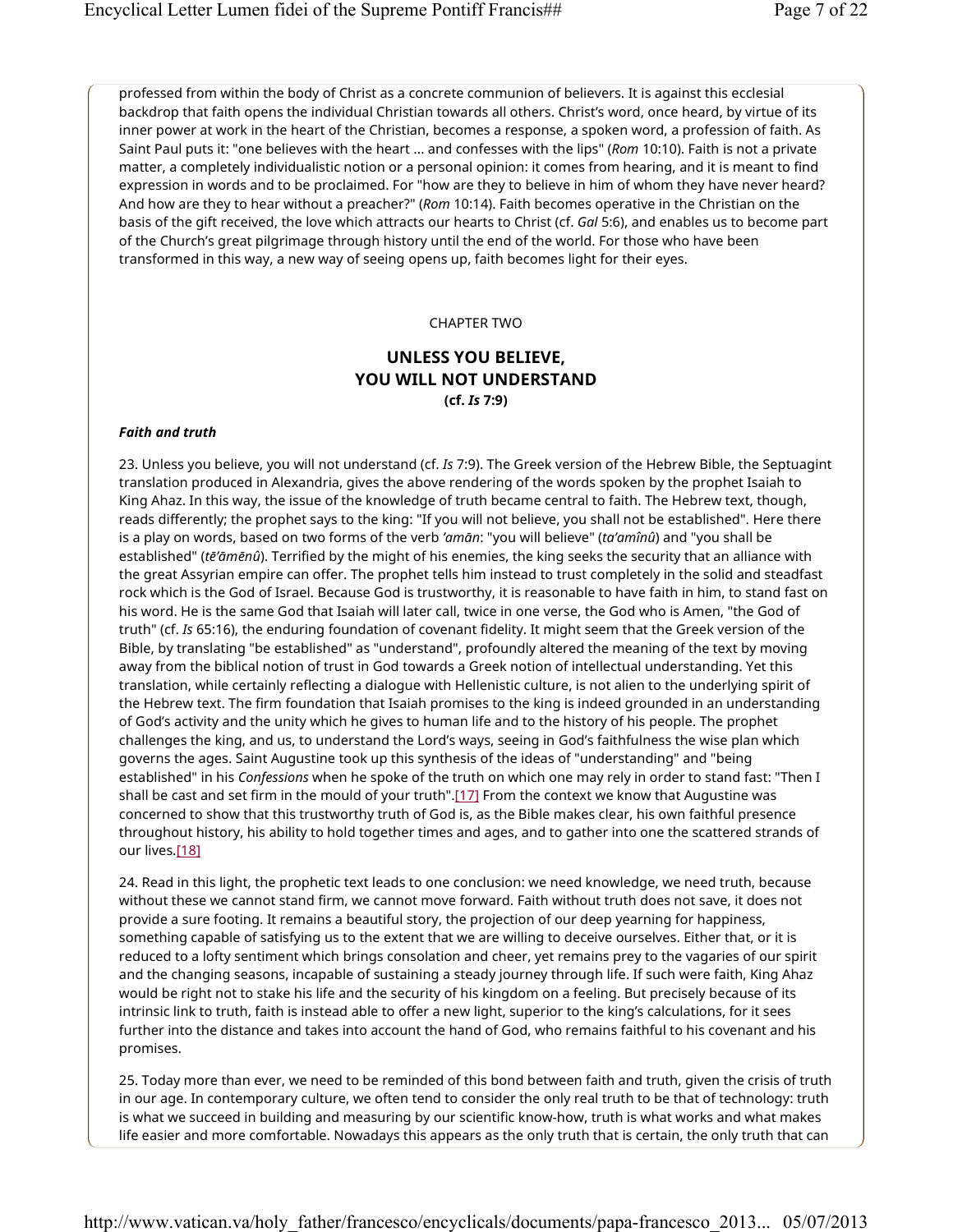be shared, the only truth that can serve as a basis for discussion or for common undertakings. Yet at the other end of the scale we are willing to allow for subjective truths of the individual, which consist in fidelity to his or her deepest convictions, yet these are truths valid only for that individual and not capable of being proposed to others in an effort to serve the common good. But Truth itself, the truth which would comprehensively explain our life as individuals and in society, is regarded with suspicion. Surely this kind of truth — we hear it said — is what was claimed by the great totalitarian movements of the last century, a truth that imposed its own world view in order to crush the actual lives of individuals. In the end, what we are left with is relativism, in which the question of universal truth — and ultimately this means the question of God — is no longer relevant. It would be logical, from this point of view, to attempt to sever the bond between religion and truth, because it seems to lie at the root of fanaticism, which proves oppressive for anyone who does not share the same beliefs. In this regard, though, we can speak of a massive amnesia in our contemporary world. The question of truth is really a question of memory, deep memory, for it deals with something prior to ourselves and can succeed in uniting us in a way that transcends our petty and limited individual consciousness. It is a question about the origin of all that is, in whose light we can glimpse the goal and thus the meaning of our common path.

## Knowledge of the truth and love

26. This being the case, can Christian faith provide a service to the common good with regard to the right way of understanding truth? To answer this question, we need to reflect on the kind of knowledge involved in faith. Here a saying of Saint Paul can help us: "One believes with the heart" (Rom 10:10). In the Bible, the heart is the core of the human person, where all his or her different dimensions intersect: body and spirit, interiority and openness to the world and to others, intellect, will and affectivity. If the heart is capable of holding all these dimensions together, it is because it is where we become open to truth and love, where we let them touch us and deeply transform us. Faith transforms the whole person precisely to the extent that he or she becomes open to love. Through this blending of faith and love we come to see the kind of knowledge which faith entails, its power to convince and its ability to illumine our steps. Faith knows because it is tied to love, because love itself brings enlightenment. Faith's understanding is born when we receive the immense love of God which transforms us inwardly and enables us to see reality with new eyes.

27. The explanation of the connection between faith and certainty put forward by the philosopher Ludwig Wittgenstein is well known. For Wittgenstein, believing can be compared to the experience of falling in love: it is something subjective which cannot be proposed as a truth valid for everyone.[19] Indeed, most people nowadays would not consider love as related in any way to truth. Love is seen as an experience associated with the world of fleeting emotions, no longer with truth.

But is this an adequate description of love? Love cannot be reduced to an ephemeral emotion. True, it engages our affectivity, but in order to open it to the beloved and thus to blaze a trail leading away from self-centredness and towards another person, in order to build a lasting relationship; love aims at union with the beloved. Here we begin to see how love requires truth. Only to the extent that love is grounded in truth can it endure over time, can it transcend the passing moment and be sufficiently solid to sustain a shared journey. If love is not tied to truth, it falls prey to fickle emotions and cannot stand the test of time. True love, on the other hand, unifies all the elements of our person and becomes a new light pointing the way to a great and fulfilled life. Without truth, love is incapable of establishing a firm bond; it cannot liberate our isolated ego or redeem it from the fleeting moment in order to create life and bear fruit.

If love needs truth, truth also needs love. Love and truth are inseparable. Without love, truth becomes cold, impersonal and oppressive for people's day-to-day lives. The truth we seek, the truth that gives meaning to our journey through life, enlightens us whenever we are touched by love. One who loves realizes that love is an experience of truth, that it opens our eyes to see reality in a new way, in union with the beloved. In this sense, Saint Gregory the Great could write that "amor ipse notitia est", love is itself a kind of knowledge possessed of its own logic.[20] It is a relational way of viewing the world, which then becomes a form of shared knowledge, vision through the eyes of another and a shared vision of all that exists. William of Saint-Thierry, in the Middle Ages, follows this tradition when he comments on the verse of the Song of Songs where the lover says to the beloved, "Your eyes are doves" (Song 1:15).[21] The two eyes, says William, are faith-filled reason and love, which then become one in rising to the contemplation of God, when our understanding becomes "an understanding of enlightened love".[22]

28. This discovery of love as a source of knowledge, which is part of the primordial experience of every man and woman, finds authoritative expression in the biblical understanding of faith. In savouring the love by which God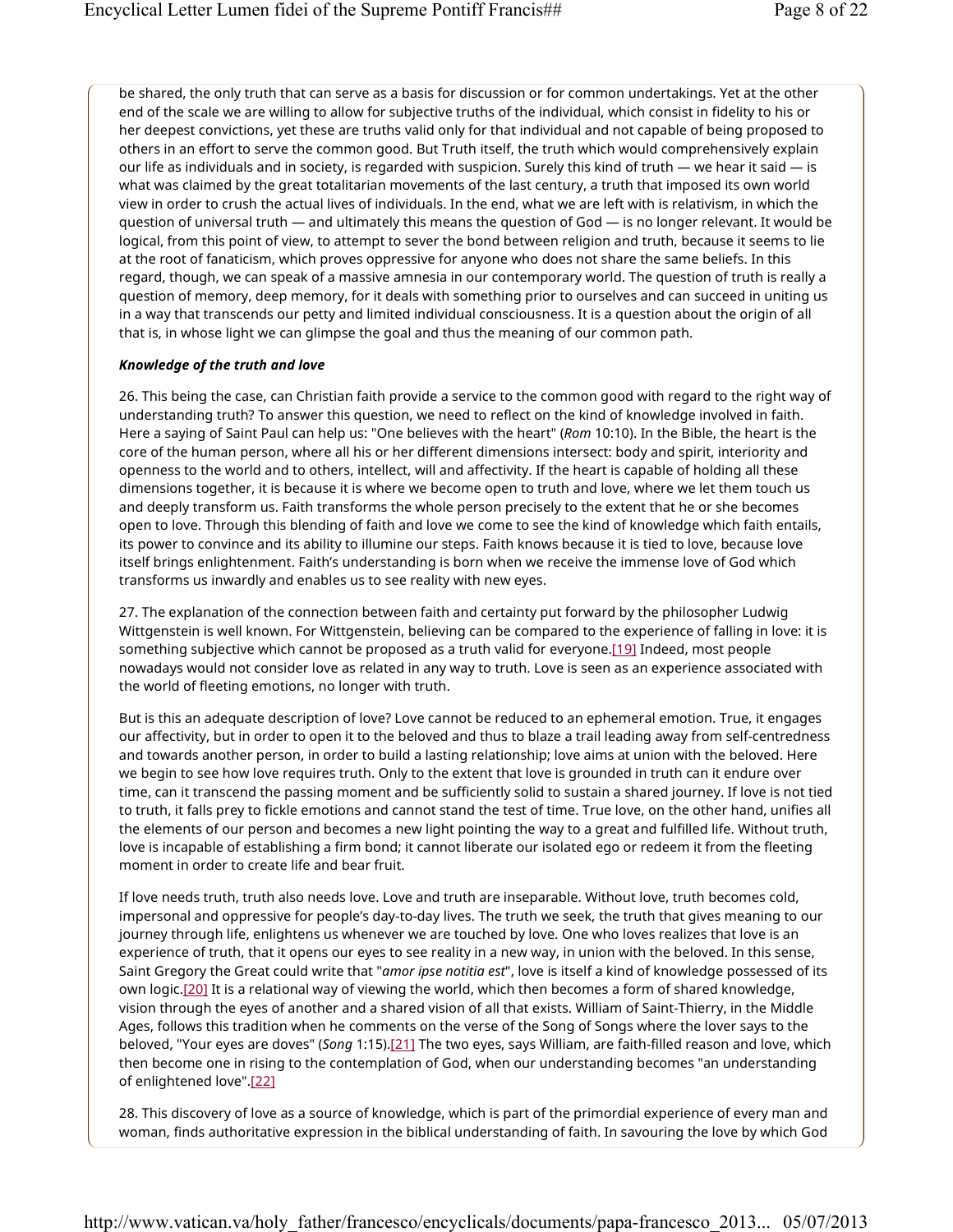chose them and made them a people, Israel came to understand the overall unity of the divine plan. Faithknowledge, because it is born of God's covenantal love, is knowledge which lights up a path in history. That is why, in the Bible, truth and fidelity go together: the true God is the God of fidelity who keeps his promises and makes possible, in time, a deeper understanding of his plan. Through the experience of the prophets, in the pain of exile and in the hope of a definitive return to the holy city, Israel came to see that this divine "truth" extended beyond the confines of its own history, to embrace the entire history of the world, beginning with creation. Faith-knowledge sheds light not only on the destiny of one particular people, but the entire history of the created world, from its origins to its consummation.

# Faith as hearing and sight

29. Precisely because faith-knowledge is linked to the covenant with a faithful God who enters into a relationship of love with man and speaks his word to him, the Bible presents it as a form of hearing; it is associated with the sense of hearing. Saint Paul would use a formula which became classic: fides ex auditu, "faith comes from hearing" (Rom 10:17). Knowledge linked to a word is always personal knowledge; it recognizes the voice of the one speaking, opens up to that person in freedom and follows him or her in obedience. Paul could thus speak of the "obedience of faith" (cf. Rom 1:5; 16:26).[23] Faith is also a knowledge bound to the passage of time, for words take time to be pronounced, and it is a knowledge assimilated only along a journey of discipleship. The experience of hearing can thus help to bring out more clearly the bond between knowledge and love.

At times, where knowledge of the truth is concerned, hearing has been opposed to sight; it has been claimed that an emphasis on sight was characteristic of Greek culture. If light makes possible that contemplation of the whole to which humanity has always aspired, it would also seem to leave no space for freedom, since it comes down from heaven directly to the eye, without calling for a response. It would also seem to call for a kind of static contemplation, far removed from the world of history with its joys and sufferings. From this standpoint, the biblical understanding of knowledge would be antithetical to the Greek understanding, inasmuch as the latter linked knowledge to sight in its attempt to attain a comprehensive understanding of reality.

This alleged antithesis does not, however, correspond to the biblical datum. The Old Testament combined both kinds of knowledge, since hearing God's word is accompanied by the desire to see his face. The ground was thus laid for a dialogue with Hellenistic culture, a dialogue present at the heart of sacred Scripture. Hearing emphasizes personal vocation and obedience, and the fact that truth is revealed in time. Sight provides a vision of the entire journey and allows it to be situated within God's overall plan; without this vision, we would be left only with unconnected parts of an unknown whole.

30. The bond between seeing and hearing in faith-knowledge is most clearly evident in John's Gospel. For the Fourth Gospel, to believe is both to hear and to see. Faith's hearing emerges as a form of knowing proper to love: it is a personal hearing, one which recognizes the voice of the Good Shepherd (cf. Jn 10:3-5); it is a hearing which calls for discipleship, as was the case with the first disciples: "Hearing him say these things, they followed Jesus" (Jn 1:37). But faith is also tied to sight. Seeing the signs which Jesus worked leads at times to faith, as in the case of the Jews who, following the raising of Lazarus, "having seen what he did, believed in him" (Jn 11:45). At other times, faith itself leads to deeper vision: "If you believe, you will see the glory of God" (Jn 11:40). In the end, belief and sight intersect: "Whoever believes in me believes in him who sent me. And whoever sees me sees him who sent me" (Jn 12:44-45). Joined to hearing, seeing then becomes a form of following Christ, and faith appears as a process of gazing, in which our eyes grow accustomed to peering into the depths. Easter morning thus passes from John who, standing in the early morning darkness before the empty tomb, "saw and believed" (In 20:8), to Mary Magdalene who, after seeing Jesus (cf. In 20:14) and wanting to cling to him, is asked to contemplate him as he ascends to the Father, and finally to her full confession before the disciples: "I have seen the Lord!" (Jn 20:18).

How does one attain this synthesis between hearing and seeing? It becomes possible through the person of Christ himself, who can be seen and heard. He is the Word made flesh, whose glory we have seen (cf. Jn 1:14). The light of faith is the light of a countenance in which the Father is seen. In the Fourth Gospel, the truth which faith attains is the revelation of the Father in the Son, in his flesh and in his earthly deeds, a truth which can be defined as the "light-filled life" of Jesus.[24] This means that faith-knowledge does not direct our gaze to a purely inward truth. The truth which faith discloses to us is a truth centred on an encounter with Christ, on the contemplation of his life and on the awareness of his presence. Saint Thomas Aquinas speaks of the Apostles' oculata fides — a faith which sees! — in the presence of the body of the Risen Lord.[25] With their own eyes they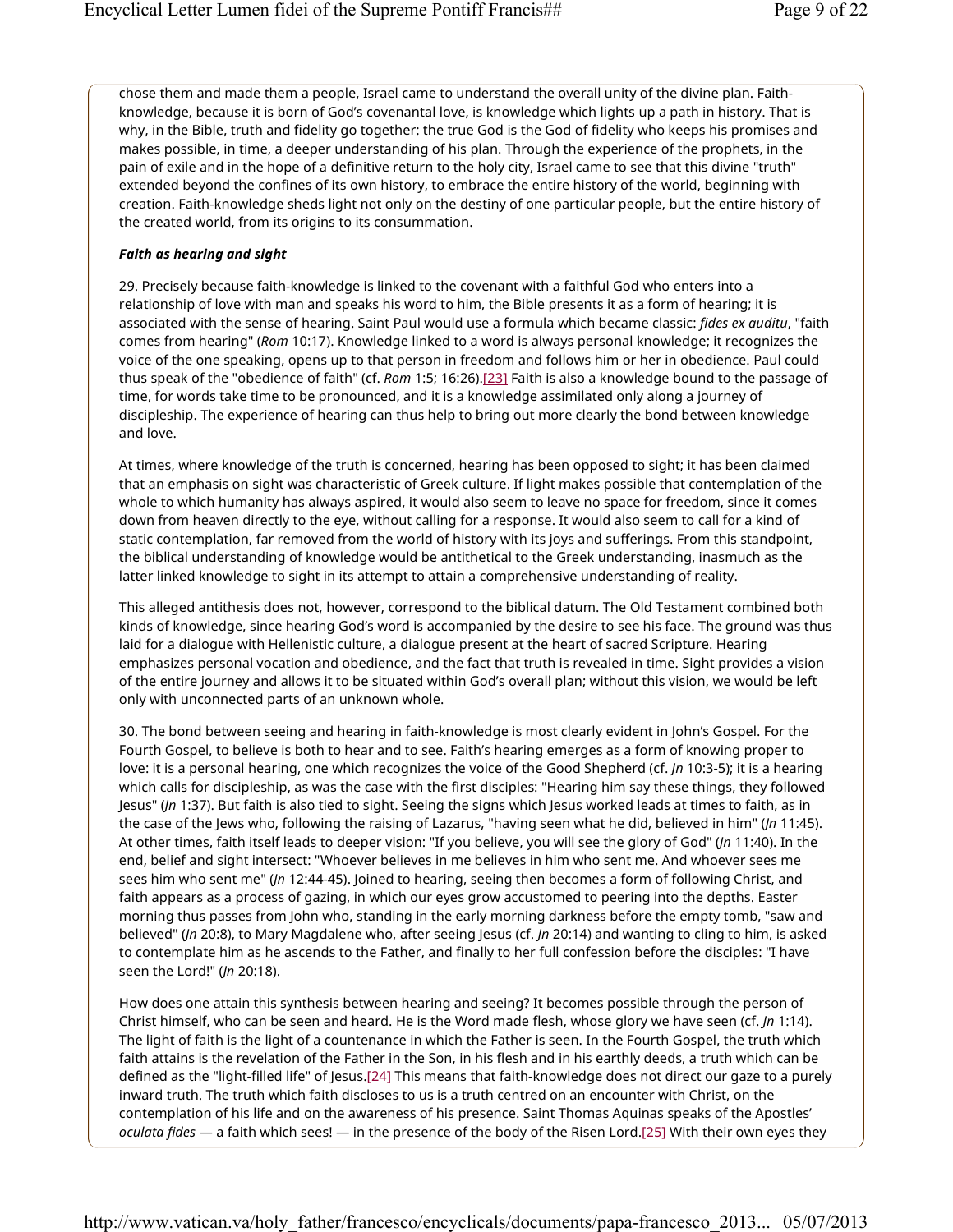saw the risen Jesus and they believed; in a word, they were able to peer into the depths of what they were seeing and to confess their faith in the Son of God, seated at the right hand of the Father.

31. It was only in this way, by taking flesh, by sharing our humanity, that the knowledge proper to love could come to full fruition. For the light of love is born when our hearts are touched and we open ourselves to the interior presence of the beloved, who enables us to recognize his mystery. Thus we can understand why, together with hearing and seeing, Saint John can speak of faith as touch, as he says in his First Letter: "What we have heard, what we have seen with our eyes and touched with our hands, concerning the word of life" (1 Jn 1:1). By his taking flesh and coming among us, Jesus has touched us, and through the sacraments he continues to touch us even today; transforming our hearts, he unceasingly enables us to acknowledge and acclaim him as the Son of God. In faith, we can touch him and receive the power of his grace. Saint Augustine, commenting on the account of the woman suffering from haemorrhages who touched Jesus and was cured (cf. Lk 8:45-46), says: "To touch him with our hearts: that is what it means to believe".[26] The crowd presses in on Jesus, but they do not reach him with the personal touch of faith, which apprehends the mystery that he is the Son who reveals the Father. Only when we are configured to Jesus do we receive the eyes needed to see him.

## The dialogue between faith and reason

32. Christian faith, inasmuch as it proclaims the truth of God's total love and opens us to the power of that love, penetrates to the core of our human experience. Each of us comes to the light because of love, and each of us is called to love in order to remain in the light. Desirous of illumining all reality with the love of God made manifest in Jesus, and seeking to love others with that same love, the first Christians found in the Greek world, with its thirst for truth, an ideal partner in dialogue. The encounter of the Gospel message with the philosophical culture of the ancient world proved a decisive step in the evangelization of all peoples, and stimulated a fruitful interaction between faith and reason which has continued down the centuries to our own times. Blessed John Paul II, in his Encyclical Letter Fides et Ratio, showed how faith and reason each strengthen the other.[27] Once we discover the full light of Christ's love, we realize that each of the loves in our own lives had always contained a ray of that light, and we understand its ultimate destination. That fact that our human loves contain that ray of light also helps us to see how all love is meant to share in the complete self-gift of the Son of God for our sake. In this circular movement, the light of faith illumines all our human relationships, which can then be lived in union with the gentle love of Christ.

33. In the life of Saint Augustine we find a significant example of this process whereby reason, with its desire for truth and clarity, was integrated into the horizon of faith and thus gained new understanding. Augustine accepted the Greek philosophy of light, with its insistence on the importance of sight. His encounter with Neoplatonism introduced him to the paradigm of the light which, descending from on high to illumine all reality, is a symbol of God. Augustine thus came to appreciate God's transcendence and discovered that all things have a certain transparency, that they can reflect God's goodness. This realization liberated him from his earlier Manichaeism, which had led him to think that good and evil were in constant conflict, confused and intertwined. The realization that God is light provided Augustine with a new direction in life and enabled him to acknowledge his sinfulness and to turn towards the good.

All the same, the decisive moment in Augustine's journey of faith, as he tells us in the Confessions, was not in the vision of a God above and beyond this world, but in an experience of hearing. In the garden, he heard a voice telling him: "Take and read". He then took up the book containing the epistles of Saint Paul and started to read the thirteenth chapter of the Letter to the Romans.[28] In this way, the personal God of the Bible appeared to him: a God who is able to speak to us, to come down to dwell in our midst and to accompany our journey through history, making himself known in the time of hearing and response.

Yet this encounter with the God who speaks did not lead Augustine to reject light and seeing. He integrated the two perspectives of hearing and seeing, constantly guided by the revelation of God's love in Jesus. Thus Augustine developed a philosophy of light capable of embracing both the reciprocity proper to the word and the freedom born of looking to the light. Just as the word calls for a free response, so the light finds a response in the image which reflects it. Augustine can therefore associate hearing and seeing, and speak of "the word which shines forth within".[29] The light becomes, so to speak, the light of a word, because it is the light of a personal countenance, a light which, even as it enlightens us, calls us and seeks to be reflected on our faces and to shine from within us. Yet our longing for the vision of the whole, and not merely of fragments of history, remains and will be fulfilled in the end, when, as Augustine says, we will see and we will love.[30] Not because we will be able to possess all the light, which will always be inexhaustible, but because we will enter wholly into that light.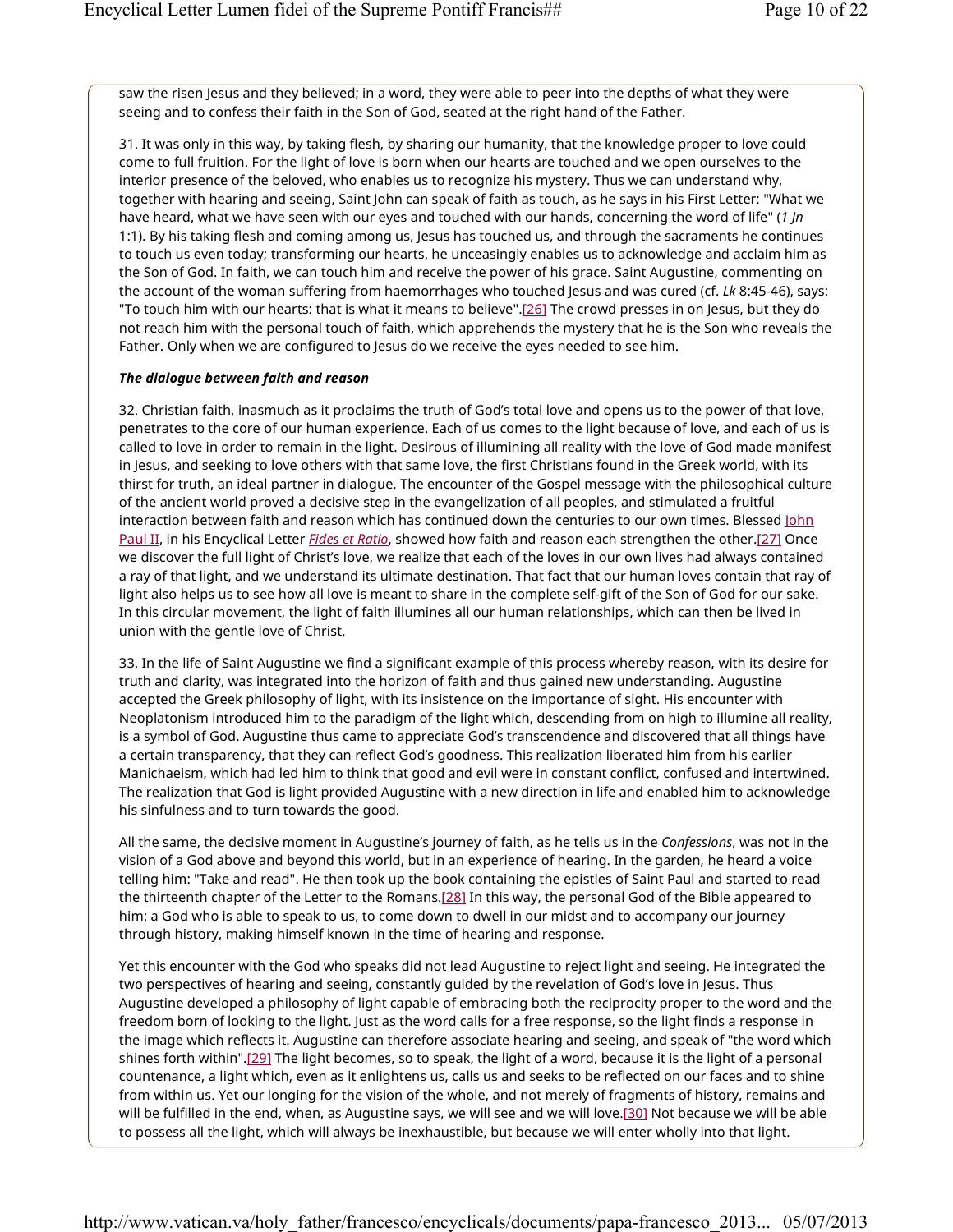34. The light of love proper to faith can illumine the questions of our own time about truth. Truth nowadays is often reduced to the subjective authenticity of the individual, valid only for the life of the individual. A common truth intimidates us, for we identify it with the intransigent demands of totalitarian systems. But if truth is a truth of love, if it is a truth disclosed in personal encounter with the Other and with others, then it can be set free from its enclosure in individuals and become part of the common good. As a truth of love, it is not one that can be imposed by force; it is not a truth that stifles the individual. Since it is born of love, it can penetrate to the heart, to the personal core of each man and woman. Clearly, then, faith is not intransigent, but grows in respectful coexistence with others. One who believes may not be presumptuous; on the contrary, truth leads to humility, since believers know that, rather than ourselves possessing truth, it is truth which embraces and possesses us. Far from making us inflexible, the security of faith sets us on a journey; it enables witness and dialogue with all.

Nor is the light of faith, joined to the truth of love, extraneous to the material world, for love is always lived out in body and spirit; the light of faith is an incarnate light radiating from the luminous life of Jesus. It also illumines the material world, trusts its inherent order and knows that it calls us to an ever widening path of harmony and understanding. The gaze of science thus benefits from faith: faith encourages the scientist to remain constantly open to reality in all its inexhaustible richness. Faith awakens the critical sense by preventing research from being satisfied with its own formulae and helps it to realize that nature is always greater. By stimulating wonder before the profound mystery of creation, faith broadens the horizons of reason to shed greater light on the world which discloses itself to scientific investigation.

## Faith and the search for God

35. The light of faith in Jesus also illumines the path of all those who seek God, and makes a specifically Christian contribution to dialogue with the followers of the different religions. The Letter to the Hebrews speaks of the witness of those just ones who, before the covenant with Abraham, already sought God in faith. Of Enoch "it was attested that he had pleased God" (Heb 11:5), something impossible apart from faith, for "whoever would approach God must believe that he exists and that he rewards those who seek him" (Heb 11:6). We can see from this that the path of religious man passes through the acknowledgment of a God who cares for us and is not impossible to find. What other reward can God give to those who seek him, if not to let himself be found? Even earlier, we encounter Abel, whose faith was praised and whose gifts, his offering of the firstlings of his flock (cf. Heb 11:4), were therefore pleasing to God. Religious man strives to see signs of God in the daily experiences of life, in the cycle of the seasons, in the fruitfulness of the earth and in the movement of the cosmos. God is light and he can be found also by those who seek him with a sincere heart.

An image of this seeking can be seen in the Magi, who were led to Bethlehem by the star (cf. Mt 2:1-12). For them God's light appeared as a journey to be undertaken, a star which led them on a path of discovery. The star is a sign of God's patience with our eyes which need to grow accustomed to his brightness. Religious man is a wayfarer; he must be ready to let himself be led, to come out of himself and to find the God of perpetual surprises. This respect on God's part for our human eyes shows us that when we draw near to God, our human lights are not dissolved in the immensity of his light, as a star is engulfed by the dawn, but shine all the more brightly the closer they approach the primordial fire, like a mirror which reflects light. Christian faith in Jesus, the one Saviour of the world, proclaims that all God's light is concentrated in him, in his "luminous life" which discloses the origin and the end of history.[31] There is no human experience, no journey of man to God, which cannot be taken up, illumined and purified by this light. The more Christians immerse themselves in the circle of Christ's light, the more capable they become of understanding and accompanying the path of every man and woman towards God.

Because faith is a way, it also has to do with the lives of those men and women who, though not believers, nonetheless desire to believe and continue to seek. To the extent that they are sincerely open to love and set out with whatever light they can find, they are already, even without knowing it, on the path leading to faith. They strive to act as if God existed, at times because they realize how important he is for finding a sure compass for our life in common or because they experience a desire for light amid darkness, but also because in perceiving life's grandeur and beauty they intuit that the presence of God would make it all the more beautiful. Saint Irenaeus of Lyons tells how Abraham, before hearing God's voice, had already sought him "in the ardent desire of his heart" and "went throughout the whole world, asking himself where God was to be found", until "God had pity on him who, all alone, had sought him in silence".[32] Any-one who sets off on the path of doing good to others is already drawing near to God, is already sustained by his help, for it is characteristic of the divine light to brighten our eyes whenever we walk towards the fullness of love.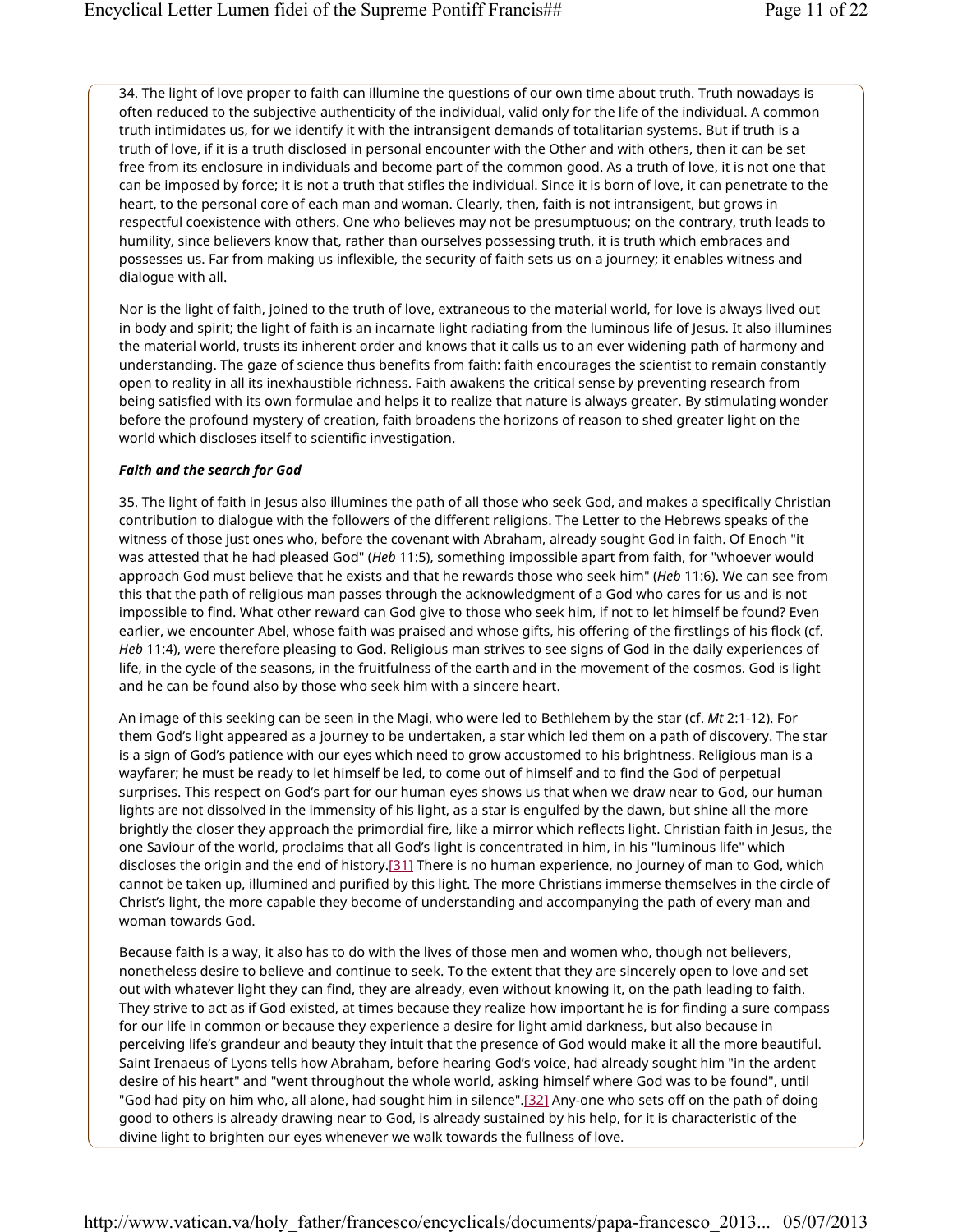# Faith and theology

36. Since faith is a light, it draws us into itself, inviting us to explore ever more fully the horizon which it illumines, all the better to know the object of our love. Christian theology is born of this desire. Clearly, theology is impossible without faith; it is part of the very process of faith, which seeks an ever deeper understanding of God's self-disclosure culminating in Christ. It follows that theology is more than simply an effort of human reason to analyze and understand, along the lines of the experimental sciences. God cannot be reduced to an object. He is a subject who makes himself known and perceived in an interpersonal relationship. Right faith orients reason to open itself to the light which comes from God, so that reason, guided by love of the truth, can come to a deeper knowledge of God. The great medieval theologians and teachers rightly held that theology, as a science of faith, is a participation in God's own knowledge of himself. It is not just our discourse about God, but first and foremost the acceptance and the pursuit of a deeper understanding of the word which God speaks to us, the word which God speaks about himself, for he is an eternal dialogue of communion, and he allows us to enter into this dialogue.[33] Theology thus demands the humility to be "touched" by God, admitting its own limitations before the mystery, while striving to investigate, with the discipline proper to reason, the inexhaustible riches of this mystery.

Theology also shares in the ecclesial form of faith; its light is the light of the believing subject which is the Church. This implies, on the one hand, that theology must be at the service of the faith of Christians, that it must work humbly to protect and deepen the faith of everyone, especially ordinary believers. On the other hand, because it draws its life from faith, theology cannot consider the magisterium of the Pope and the bishops in communion with him as something extrinsic, a limitation of its freedom, but rather as one of its internal, constitutive dimensions, for the magisterium ensures our contact with the primordial source and thus provides the certainty of attaining to the word of Christ in all its integrity.

#### CHAPTER THREE

# I DELIVERED TO YOU WHAT I ALSO RECEIVED (cf. 1 Cor 15:3)

## The Church, mother of our faith

37. Those who have opened their hearts to God's love, heard his voice and received his light, cannot keep this gift to themselves. Since faith is hearing and seeing, it is also handed on as word and light. Addressing the Corinthians, Saint Paul used these two very images. On the one hand he says: "But just as we have the same spirit of faith that is in accordance with scripture  $-1$  believed, and so I spoke'  $-$  we also believe, and so we speak" (2 Cor 4:13). The word, once accepted, becomes a response, a confession of faith, which spreads to others and invites them to believe. Paul also uses the image of light: "All of us, with unveiled faces, seeing the glory of the Lord as though reflected in a mirror, are being transformed into the same image" (2 Cor 3:18). It is a light reflected from one face to another, even as Moses himself bore a reflection of God's glory after having spoken with him: "God… has shone in our hearts to give the light of the knowledge of the glory of God in the face of Christ" (2 Cor 4:6). The light of Christ shines, as in a mirror, upon the face of Christians; as it spreads, it comes down to us, so that we too can share in that vision and reflect that light to others, in the same way that, in the Easter liturgy, the light of the paschal candle lights countless other candles. Faith is passed on, we might say, by contact, from one person to another, just as one candle is lighted from another. Christians, in their poverty, plant a seed so rich that it becomes a great tree, capable of filling the world with its fruit.

38. The transmission of the faith not only brings light to men and women in every place; it travels through time, passing from one generation to another. Because faith is born of an encounter which takes place in history and lights up our journey through time, it must be passed on in every age. It is through an unbroken chain of witnesses that we come to see the face of Jesus. But how is this possible? How can we be certain, after all these centuries, that we have encountered the "real Jesus"? Were we merely isolated individuals, were our starting point simply our own individual ego seeking in itself the basis of absolutely sure knowledge, a certainty of this sort would be impossible. I cannot possibly verify for myself something which happened so long ago. But this is not the only way we attain knowledge. Persons always live in relationship. We come from others, we belong to others, and our lives are enlarged by our encounter with others. Even our own knowledge and self-awareness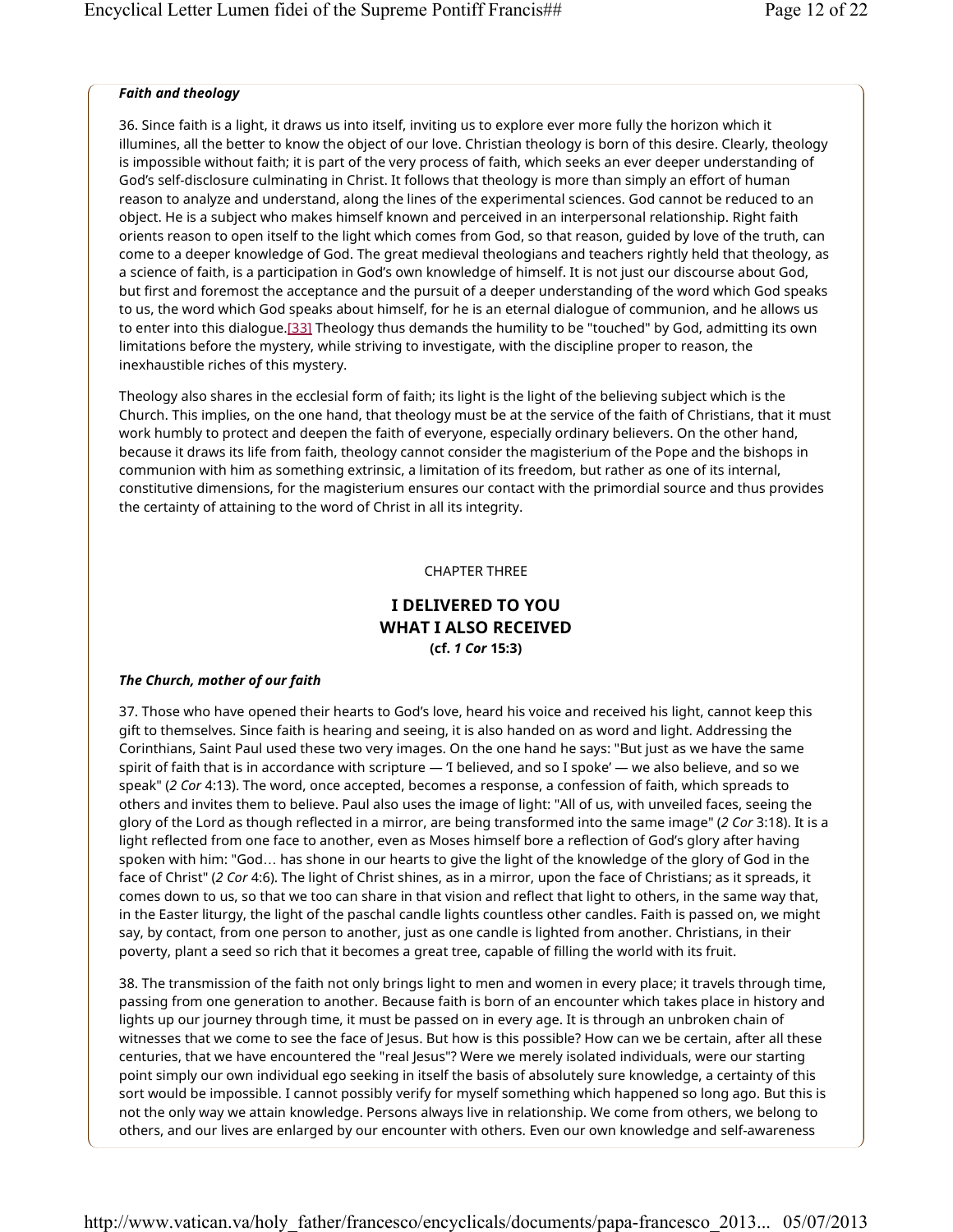are relational; they are linked to others who have gone before us: in the first place, our parents, who gave us our life and our name. Language itself, the words by which we make sense of our lives and the world around us, comes to us from others, preserved in the living memory of others. Self-knowledge is only possible when we share in a greater memory. The same thing holds true for faith, which brings human understanding to its fullness. Faith's past, that act of Jesus' love which brought new life to the world, comes down to us through the memory of others — witnesses — and is kept alive in that one remembering subject which is the Church. The Church is a Mother who teaches us to speak the language of faith. Saint John brings this out in his Gospel by closely uniting faith and memory and associating both with the working of the Holy Spirit, who, as Jesus says, "will remind you of all that I have said to you" (Jn 14:26). The love which is the Holy Spirit and which dwells in the Church unites every age and makes us contemporaries of Jesus, thus guiding us along our pilgrimage of faith.

39. It is impossible to believe on our own. Faith is not simply an individual decision which takes place in the depths of the believer's heart, nor a completely private relationship between the "I" of the believer and the divine "Thou", between an autonomous subject and God. By its very nature, faith is open to the "We" of the Church; it always takes place within her communion. We are reminded of this by the dialogical format of the creed used in the baptismal liturgy. Our belief is expressed in response to an invitation, to a word which must be heard and which is not my own; it exists as part of a dialogue and cannot be merely a profession originating in an individual. We can respond in the singular — "I believe" — only because we are part of a greater fellowship, only because we also say "We believe". This openness to the ecclesial "We" reflects the openness of God's own love, which is not only a relationship between the Father and the Son, between an "I" and a "Thou", but is also, in the Spirit, a "We", a communion of persons. Here we see why those who believe are never alone, and why faith tends to spread, as it invites others to share in its joy. Those who receive faith discover that their horizons expand as new and enriching relationships come to life. Tertullian puts this well when he describes the catechumens who, "after the cleansing which gives new birth" are welcomed into the house of their mother and, as part of a new family, pray the Our Father together with their brothers and sisters.[34]

# The sacraments and the transmission of faith

40. The Church, like every family, passes on to her children the whole store of her memories. But how does this come about in a way that nothing is lost, but rather everything in the patrimony of faith comes to be more deeply understood? It is through the apostolic Tradition preserved in the Church with the assistance of the Holy Spirit that we enjoy a living contact with the foundational memory. What was handed down by the apostles — as the Second Vatican Council states — "comprises everything that serves to make the people of God live their lives in holiness and increase their faith. In this way the Church, in her doctrine, life and worship, perpetuates and transmits to every generation all that she herself is, all that she believes".[35]

Faith, in fact, needs a setting in which it can be witnessed to and communicated, a means which is suitable and proportionate to what is communicated. For transmitting a purely doctrinal content, an idea might suffice, or perhaps a book, or the repetition of a spoken message. But what is communicated in the Church, what is handed down in her living Tradition, is the new light born of an encounter with the true God, a light which touches us at the core of our being and engages our minds, wills and emotions, opening us to relationships lived in communion. There is a special means for passing down this fullness, a means capable of engaging the entire person, body and spirit, interior life and relationships with others. It is the sacraments, celebrated in the Church's liturgy. The sacraments communicate an incarnate memory, linked to the times and places of our lives, linked to all our senses; in them the whole person is engaged as a member of a living subject and part of a network of communitarian relationships. While the sacraments are indeed sacraments of faith,[36] it can also be said that faith itself possesses a sacramental structure. The awakening of faith is linked to the dawning of a new sacramental sense in our lives as human beings and as Christians, in which visible and material realities are seen to point beyond themselves to the mystery of the eternal.

41. The transmission of faith occurs first and foremost in baptism. Some might think that baptism is merely a way of symbolizing the confession of faith, a pedagogical tool for those who require images and signs, while in itself ultimately unnecessary. An observation of Saint Paul about baptism reminds us that this is not the case. Paul states that "we were buried with him by baptism into death, so that, just as Christ was raised from the dead by the glory of the Father, we too might walk in newness of life" (Rom 6:4). In baptism we become a new creation and God's adopted children. The Apostle goes on to say that Christians have been entrusted to a "standard of teaching" (týpos didachés), which they now obey from the heart (cf. Rom 6:17). In baptism we receive both a teaching to be professed and a specific way of life which demands the engagement of the whole person and sets us on the path to goodness. Those who are baptized are set in a new context, entrusted to a new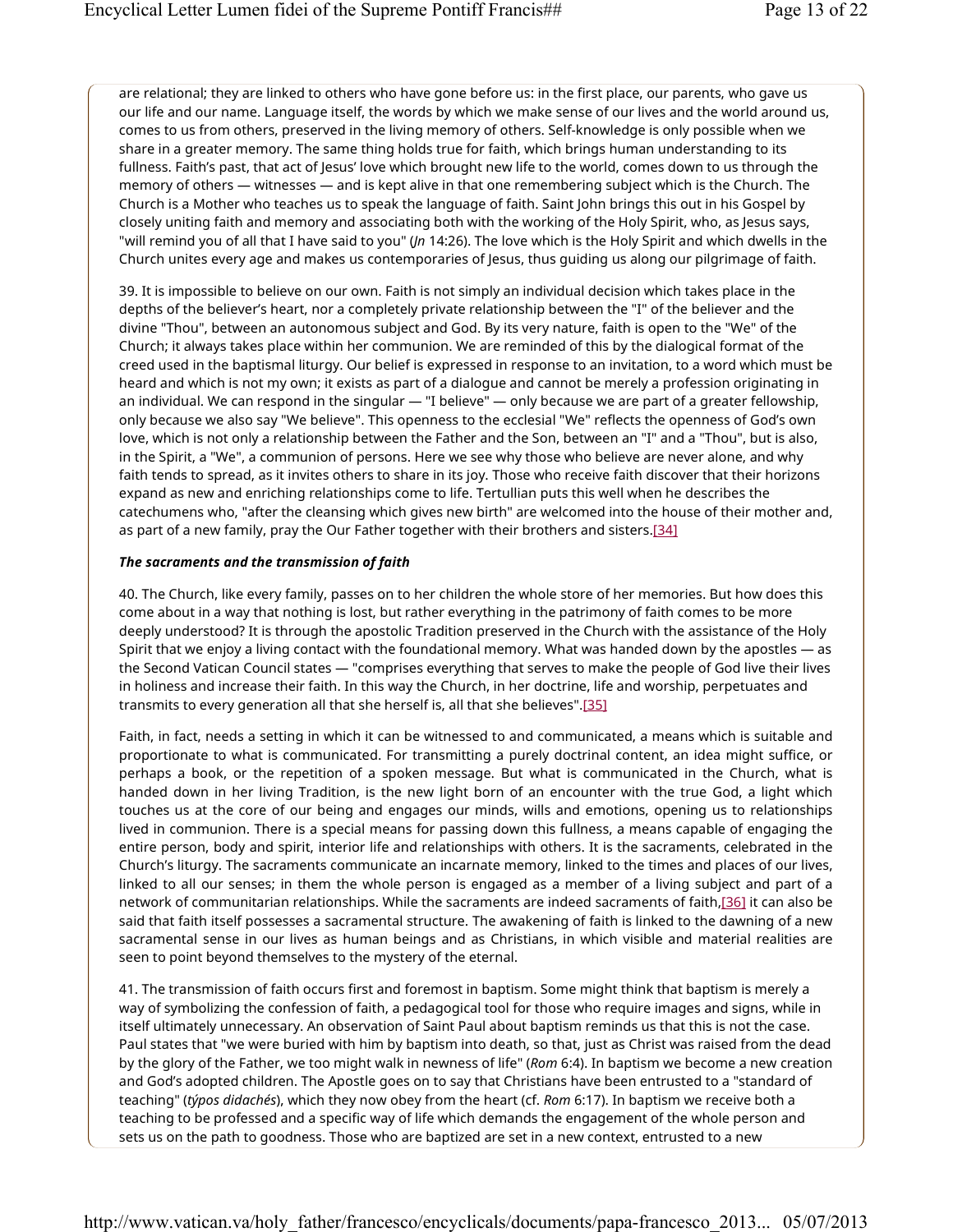environment, a new and shared way of acting, in the Church. Baptism makes us see, then, that faith is not the achievement of isolated individuals; it is not an act which someone can perform on his own, but rather something which must be received by entering into the ecclesial communion which transmits God's gift. No one baptizes himself, just as no one comes into the world by himself. Baptism is something we receive.

42. What are the elements of baptism which introduce us into this new "standard of teaching"? First, the name of the Trinity — the Father, the Son and the Holy Spirit — is invoked upon the catechumen. Thus, from the outset, a synthesis of the journey of faith is provided. The God who called Abraham and wished to be called his God, the God who revealed his name to Moses, the God who, in giving us his Son, revealed fully the mystery of his Name, now bestows upon the baptized a new filial identity. This is clearly seen in the act of baptism itself: immersion in water. Water is at once a symbol of death, inviting us to pass through self-conversion to a new and greater identity, and a symbol of life, of a womb in which we are reborn by following Christ in his new life. In this way, through immersion in water, baptism speaks to us of the incarnational structure of faith. Christ's work penetrates the depths of our being and transforms us radically, making us adopted children of God and sharers in the divine nature. It thus modifies all our relationships, our place in this world and in the universe, and opens them to God's own life of communion. This change which takes place in baptism helps us to appreciate the singular importance of the catechumenate — whereby growing numbers of adults, even in societies with ancient Christian roots, now approach the sacrament of baptism — for the new evangelization. It is the road of preparation for baptism, for the transformation of our whole life in Christ.

To appreciate this link between baptism and faith, we can recall a text of the prophet Isaiah, which was associated with baptism in early Christian literature: "Their refuge will be the fortresses of rocks… their water assured" (Is 33:16).[37] The baptized, rescued from the waters of death, were now set on a "fortress of rock" because they had found a firm and reliable foundation. The waters of death were thus transformed into waters of life. The Greek text, in speaking of that water which is "assured", uses the word pistós, "faithful". The waters of baptism are indeed faithful and trustworthy, for they flow with the power of Christ's love, the source of our assurance in the journey of life.

43. The structure of baptism, its form as a rebirth in which we receive a new name and a new life, helps us to appreciate the meaning and importance of infant baptism. Children are not capable of accepting the faith by a free act, nor are they yet able to profess that faith on their own; therefore the faith is professed by their parents and godparents in their name. Since faith is a reality lived within the community of the Church, part of a common "We", children can be supported by others, their parents and godparents, and welcomed into their faith, which is the faith of the Church; this is symbolized by the candle which the child's father lights from the paschal candle. The structure of baptism, then, demonstrates the critical importance of cooperation between Church and family in passing on the faith. Parents are called, as Saint Augustine once said, not only to bring children into the world but also to bring them to God, so that through baptism they can be reborn as children of God and receive the gift of faith.[38] Thus, along with life, children are given a fundamental orientation and assured of a good future; this orientation will be further strengthened in the sacrament of Confirmation with the seal of the Holy Spirit.

44. The sacramental character of faith finds its highest expression in the Eucharist. The Eucharist is a precious nourishment for faith: an encounter with Christ truly present in the supreme act of his love, the life-giving gift of himself. In the Eucharist we find the intersection of faith's two dimensions. On the one hand, there is the dimension of history: the Eucharist is an act of remembrance, a making present of the mystery in which the past, as an event of death and resurrection, demonstrates its ability to open up a future, to foreshadow ultimate fulfilment. The liturgy reminds us of this by its repetition of the word hodie, the "today" of the mysteries of salvation. On the other hand, we also find the dimension which leads from the visible world to the invisible. In the Eucharist we learn to see the heights and depths of reality. The bread and wine are changed into the body and blood of Christ, who becomes present in his passover to the Father: this movement draws us, body and soul, into the movement of all creation towards its fulfilment in God.

45. In the celebration of the sacraments, the Church hands down her memory especially through the profession of faith. The creed does not only involve giving one's assent to a body of abstract truths; rather, when it is recited the whole of life is drawn into a journey towards full communion with the living God. We can say that in the creed believers are invited to enter into the mystery which they profess and to be transformed by it. To understand what this means, let us look first at the contents of the creed. It has a trinitarian structure: the Father and the Son are united in the Spirit of love. The believer thus states that the core of all being, the inmost secret of all reality, is the divine communion. The creed also contains a christological confession: it takes us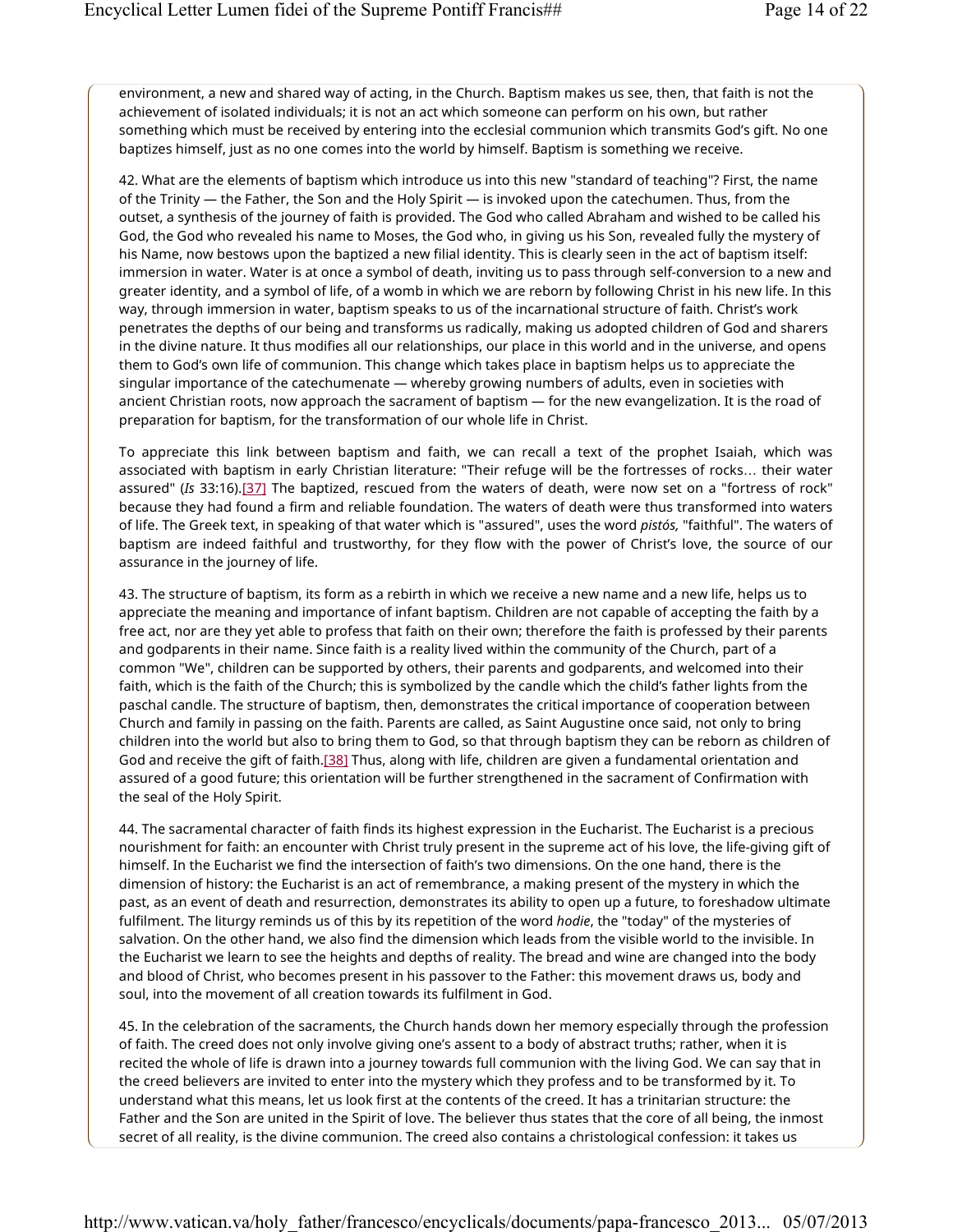through all the mysteries of Christ's life up to his death, resurrection and ascension into heaven before his final return in glory. It tells us that this God of communion, reciprocal love between the Father and the Son in the Spirit, is capable of embracing all of human history and drawing it into the dynamic unity of the Godhead, which has its source and fulfillment in the Father. The believer who professes his or her faith is taken up, as it were, into the truth being professed. He or she cannot truthfully recite the words of the creed without being changed, without becoming part of that history of love which embraces us and expands our being, making it part of a great fellowship, the ultimate subject which recites the creed, namely, the Church. All the truths in which we believe point to the mystery of the new life of faith as a journey of communion with the living God.

# Faith, prayer and the Decalogue

46. Two other elements are essential in the faithful transmission of the Church's memory. First, the Lord's Prayer, the "Our Father". Here Christians learn to share in Christ's own spiritual experience and to see all things through his eyes. From him who is light from light, the only-begotten Son of the Father, we come to know God and can thus kindle in others the desire to draw near to him.

Similarly important is the link between faith and the Decalogue. Faith, as we have said, takes the form of a journey, a path to be followed, which begins with an encounter with the living God. It is in the light of faith, of complete entrustment to the God who saves, that the Ten Commandments take on their deepest truth, as seen in the words which introduce them: "I am the Lord your God, who brought you out of the land of Egypt" (Ex 20:2). The Decalogue is not a set of negative commands, but concrete directions for emerging from the desert of the selfish and self-enclosed ego in order to enter into dialogue with God, to be embraced by his mercy and then to bring that mercy to others. Faith thus professes the love of God, origin and upholder of all things, and lets itself be guided by this love in order to journey towards the fullness of communion with God. The Decalogue appears as the path of gratitude, the response of love, made possible because in faith we are receptive to the experience of God's transforming love for us. And this path receives new light from Jesus' teaching in the Sermon on the Mount (cf. Mt 5-7).

These, then, are the four elements which comprise the storehouse of memory which the Church hands down: the profession of faith, the celebration of the sacraments, the path of the ten commandments, and prayer. The Church's catechesis has traditionally been structured around these four elements; this includes the Catechism of the Catholic Church, which is a fundamental aid for that unitary act with which the Church communicates the entire content of her faith: "all that she herself is, and all that she believes".[39]

## The unity and integrity of faith

47. The unity of the Church in time and space is linked to the unity of the faith: "there is one body and one Spirit... one faith" (Eph 4:4-5). These days we can imagine a group of people being united in a common cause, in mutual affection, in sharing the same destiny and a single purpose. But we find it hard to conceive of a unity in one truth. We tend to think that a unity of this sort is incompatible with freedom of thought and personal autonomy. Yet the experience of love shows us that a common vision is possible, for through love we learn how to see reality through the eyes of others, not as something which impoverishes but instead enriches our vision. Genuine love, after the fashion of God's love, ultimately requires truth, and the shared contemplation of the truth which is Jesus Christ enables love to become deep and enduring. This is also the great joy of faith: a unity of vision in one body and one spirit. Saint Leo the Great could say: "If faith is not one, then it is not faith".[40]

What is the secret of this unity? Faith is "one", in the first place, because of the oneness of the God who is known and confessed. All the articles of faith speak of God; they are ways to know him and his works. Consequently, their unity is far superior to any possible construct of human reason. They possess a unity which enriches us because it is given to us and makes us one.

Faith is also one because it is directed to the one Lord, to the life of Jesus, to the concrete history which he shares with us. Saint Irenaeus of Lyons made this clear in his struggle against Gnosticism. The Gnostics held that there are two kinds of faith: a crude, imperfect faith suited to the masses, which remained at the level of Jesus' flesh and the contemplation of his mysteries; and a deeper, perfect faith reserved to a small circle of initiates who were intellectually capable of rising above the flesh of Jesus towards the mysteries of the unknown divinity. In opposition to this claim, which even today exerts a certain attraction and has its followers, Saint Irenaeus insisted that there is but one faith, for it is grounded in the concrete event of the incarnation and can never transcend the flesh and history of Christ, inasmuch as God willed to reveal himself fully in that flesh. For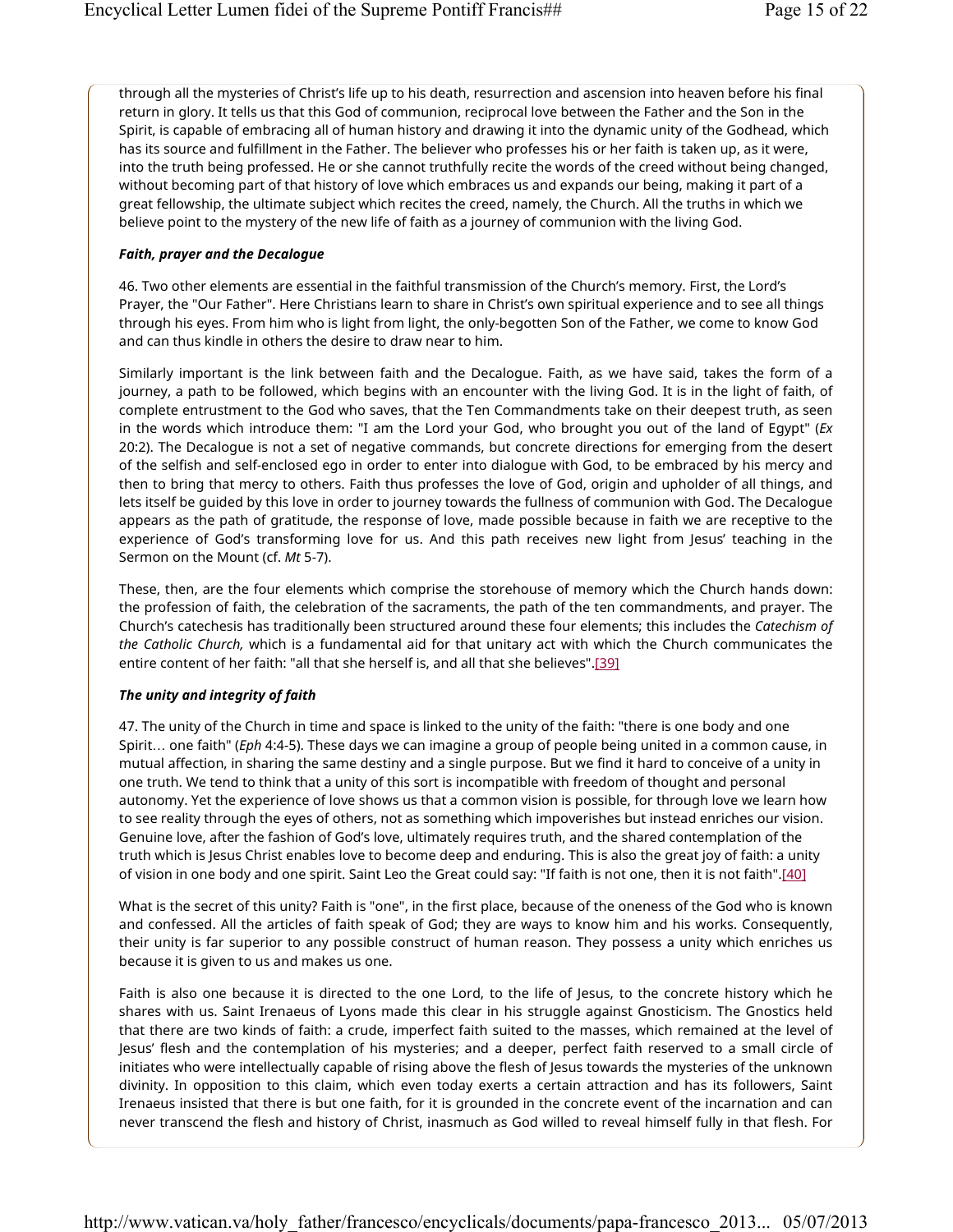this reason, he says, there is no difference in the faith of "those able to discourse of it at length" and "those who speak but little", between the greater and the less: the first cannot increase the faith, nor the second diminish it. [41]

Finally, faith is one because it is shared by the whole Church, which is one body and one Spirit. In the communion of the one subject which is the Church, we receive a common gaze. By professing the same faith, we stand firm on the same rock, we are transformed by the same Spirit of love, we radiate one light and we have a single insight into reality.

48. Since faith is one, it must be professed in all its purity and integrity. Precisely because all the articles of faith are interconnected, to deny one of them, even of those that seem least important, is tantamount to distorting the whole. Each period of history can find this or that point of faith easier or harder to accept: hence the need for vigilance in ensuring that the deposit of faith is passed on in its entirety (cf. 1 Tim 6:20) and that all aspects of the profession of faith are duly emphasized. Indeed, inasmuch as the unity of faith is the unity of the Church, to subtract something from the faith is to subtract something from the veracity of communion. The Fathers described faith as a body, the body of truth composed of various members, by analogy with the body of Christ and its prolongation in the Church.<sup>[42]</sup> The integrity of the faith was also tied to the image of the Church as a virgin and her fidelity in love for Christ her spouse; harming the faith means harming communion with the Lord. [43] The unity of faith, then, is the unity of a living body; this was clearly brought out by Blessed John Henry Newman when he listed among the characteristic notes for distinguishing the continuity of doctrine over time its power to assimilate everything that it meets in the various settings in which it becomes present and in the diverse cultures which it encounters,[44] purifying all things and bringing them to their finest expression. Faith is thus shown to be universal, catholic, because its light expands in order to illumine the entire cosmos and all of history.

49. As a service to the unity of faith and its integral transmission, the Lord gave his Church the gift of apostolic succession. Through this means, the continuity of the Church's memory is ensured and certain access can be had to the wellspring from which faith flows. The assurance of continuity with the origins is thus given by living persons, in a way consonant with the living faith which the Church is called to transmit. She depends on the fidelity of witnesses chosen by the Lord for this task. For this reason, the magisterium always speaks in obedience to the prior word on which faith is based; it is reliable because of its trust in the word which it hears, preserves and expounds.[45] In Saint Paul's farewell discourse to the elders of Ephesus at Miletus, which Saint Luke recounts for us in the Acts of the Apostles, he testifies that he had carried out the task which the Lord had entrusted to him of "declaring the whole counsel of God" (Acts 20:27). Thanks to the Church's magisterium, this counsel can come to us in its integrity, and with it the joy of being able to follow it fully.

## CHAPTER FOUR

# GOD PREPARES A CITY FOR THEM (cf. Heb 11:16)

## Faith and the common good

50. In presenting the story of the patriarchs and the righteous men and women of the Old Testament, the Letter to the Hebrews highlights an essential aspect of their faith. That faith is not only presented as a journey, but also as a process of building, the preparing of a place in which human beings can dwell together with one another. The first builder was Noah who saved his family in the ark (Heb 11:7). Then comes Abraham, of whom it is said that by faith he dwelt in tents, as he looked forward to the city with firm foundations (cf. Heb 11:9-10). With faith comes a new reliability, a new firmness, which God alone can give. If the man of faith finds support in the God of fidelity, the God who is Amen (cf. Is 65:16), and thus becomes firm himself, we can now also say that firmness of faith marks the city which God is preparing for mankind. Faith reveals just how firm the bonds between people can be when God is present in their midst. Faith does not merely grant interior firmness, a steadfast conviction on the part of the believer; it also sheds light on every human relationship because it is born of love and reflects God's own love. The God who is himself reliable gives us a city which is reliable.

51. Precisely because it is linked to love (cf. Gal 5:6), the light of faith is concretely placed at the service of justice, law and peace. Faith is born of an encounter with God's primordial love, wherein the meaning and goodness of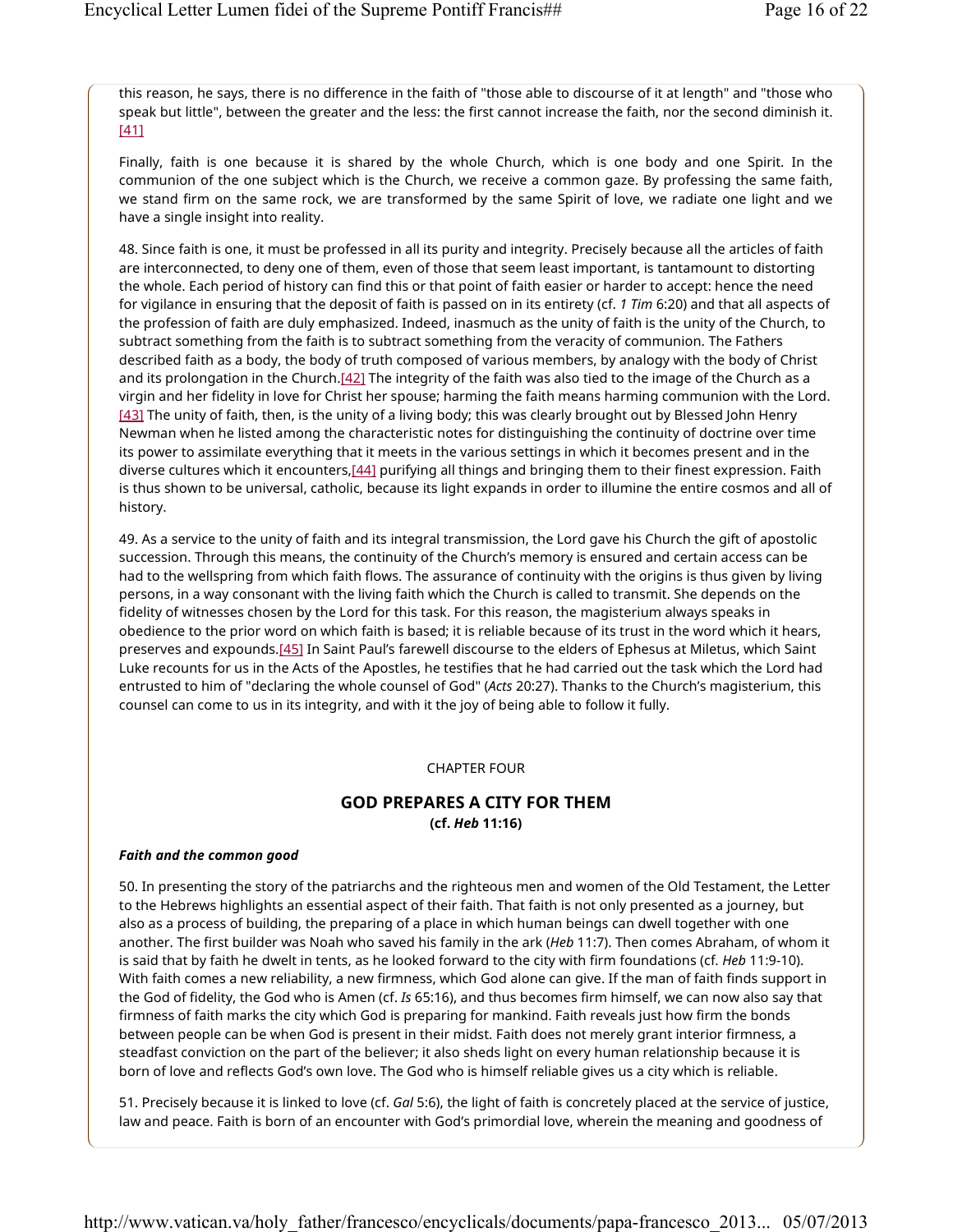our life become evident; our life is illumined to the extent that it enters into the space opened by that love, to the extent that it becomes, in other words, a path and praxis leading to the fullness of love. The light of faith is capable of enhancing the richness of human relations, their ability to endure, to be trustworthy, to enrich our life together. Faith does not draw us away from the world or prove irrelevant to the concrete concerns of the men and women of our time. Without a love which is trustworthy, nothing could truly keep men and women united. Human unity would be conceivable only on the basis of utility, on a calculus of conflicting interests or on fear, but not on the goodness of living together, not on the joy which the mere presence of others can give. Faith makes us appreciate the architecture of human relationships because it grasps their ultimate foundation and definitive destiny in God, in his love, and thus sheds light on the art of building; as such it becomes a service to the common good. Faith is truly a good for everyone; it is a common good. Its light does not simply brighten the interior of the Church, nor does it serve solely to build an eternal city in the hereafter; it helps us build our societies in such a way that they can journey towards a future of hope. The Letter to the Hebrews offers an example in this regard when it names, among the men and women of faith, Samuel and David, whose faith enabled them to "administer justice" (Heb 11:33). This expression refers to their justice in governance, to that wisdom which brings peace to the people (cf. 1 Sam 12:3-5; 2 Sam 8:15). The hands of faith are raised up to heaven, even as they go about building in charity a city based on relationships in which the love of God is laid as a foundation.

# Faith and the family

52. In Abraham's journey towards the future city, the Letter to the Hebrews mentions the blessing which was passed on from fathers to sons (cf. Heb 11:20-21). The first setting in which faith enlightens the human city is the family. I think first and foremost of the stable union of man and woman in marriage. This union is born of their love, as a sign and presence of God's own love, and of the acknowledgment and acceptance of the goodness of sexual differentiation, whereby spouses can become one flesh (cf. Gen 2:24) and are enabled to give birth to a new life, a manifestation of the Creator's goodness, wisdom and loving plan. Grounded in this love, a man and a woman can promise each other mutual love in a gesture which engages their entire lives and mirrors many features of faith. Promising love for ever is possible when we perceive a plan bigger than our own ideas and undertakings, a plan which sustains us and enables us to surrender our future entirely to the one we love. Faith also helps us to grasp in all its depth and richness the begetting of children, as a sign of the love of the Creator who entrusts us with the mystery of a new person. So it was that Sarah, by faith, became a mother, for she trusted in God's fidelity to his promise (cf. Heb 11:11).

53. In the family, faith accompanies every age of life, beginning with childhood: children learn to trust in the love of their parents. This is why it is so important that within their families parents encourage shared expressions of faith which can help children gradually to mature in their own faith. Young people in particular, who are going through a period in their lives which is so complex, rich and important for their faith, ought to feel the constant closeness and support of their families and the Church in their journey of faith. We have all seen, during World Youth Days, the joy that young people show in their faith and their desire for an ever more solid and generous life of faith. Young people want to live life to the fullest. Encountering Christ, letting themselves be caught up in and guided by his love, enlarges the horizons of existence, gives it a firm hope which will not disappoint. Faith is no refuge for the fainthearted, but something which enhances our lives. It makes us aware of a magnificent calling, the vocation of love. It assures us that this love is trustworthy and worth embracing, for it is based on God's faithfulness which is stronger than our every weakness.

## A light for life in society

54. Absorbed and deepened in the family, faith becomes a light capable of illumining all our relationships in society. As an experience of the mercy of God the Father, it sets us on the path of brotherhood. Modernity sought to build a universal brotherhood based on equality, yet we gradually came to realize that this brotherhood, lacking a reference to a common Father as its ultimate foundation, cannot endure. We need to return to the true basis of brotherhood. The history of faith has been from the beginning a history of brotherhood, albeit not without conflict. God calls Abraham to go forth from his land and promises to make of him a great nation, a great people on whom the divine blessing rests (cf. Gen 12:1-3). As salvation history progresses, it becomes evident that God wants to make everyone share as brothers and sisters in that one blessing, which attains its fullness in Jesus, so that all may be one. The boundless love of our Father also comes to us, in Jesus, through our brothers and sisters. Faith teaches us to see that every man and woman represents a blessing for me, that the light of God's face shines on me through the faces of my brothers and sisters.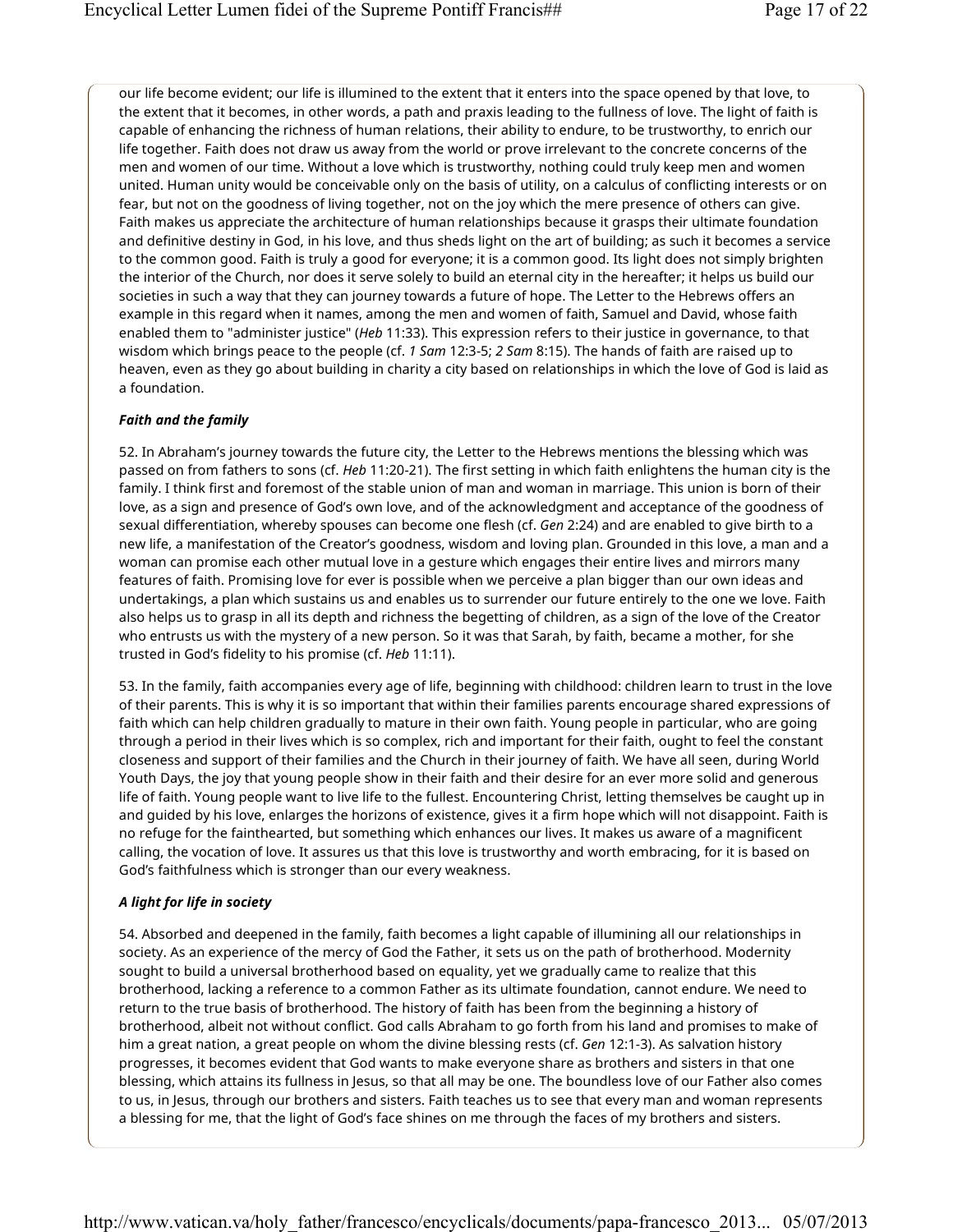How many benefits has the gaze of Christian faith brought to the city of men for their common life! Thanks to faith we have come to understand the unique dignity of each person, something which was not clearly seen in antiquity. In the second century the pagan Celsus reproached Christians for an idea that he considered foolishness and delusion: namely, that God created the world for man, setting human beings at the pinnacle of the entire cosmos. "Why claim that [grass] grows for the benefit of man, rather than for that of the most savage of the brute beasts?"[46] "If we look down to Earth from the heights of heaven, would there really be any difference between our activities and those of the ants and bees?"[47] At the heart of biblical faith is God's love, his concrete concern for every person, and his plan of salvation which embraces all of humanity and all creation, culminating in the incarnation, death and resurrection of Jesus Christ. Without insight into these realities, there is no criterion for discerning what makes human life precious and unique. Man loses his place in the universe, he is cast adrift in nature, either renouncing his proper moral responsibility or else presuming to be a sort of absolute judge, endowed with an unlimited power to manipulate the world around him.

55. Faith, on the other hand, by revealing the love of God the Creator, enables us to respect nature all the more, and to discern in it a grammar written by the hand of God and a dwelling place entrusted to our protection and care. Faith also helps us to devise models of development which are based not simply on utility and profit, but consider creation as a gift for which we are all indebted; it teaches us to create just forms of government, in the realization that authority comes from God and is meant for the service of the common good. Faith likewise offers the possibility of forgiveness, which so often demands time and effort, patience and commitment. Forgiveness is possible once we discover that goodness is always prior to and more powerful than evil, and that the word with which God affirms our life is deeper than our every denial. From a purely anthropological standpoint, unity is superior to conflict; rather than avoiding conflict, we need to confront it in an effort to resolve and move beyond it, to make it a link in a chain, as part of a progress towards unity.

When faith is weakened, the foundations of humanity also risk being weakened, as the poet T.S. Eliot warned: "Do you need to be told that even those modest attainments / As you can boast in the way of polite society / Will hardly survive the Faith to which they owe their significance?"[48] If we remove faith in God from our cities, mutual trust would be weakened, we would remain united only by fear and our stability would be threatened. In the Letter to the Hebrews we read that "God is not ashamed to be called their God; indeed, he has prepared a city for them" (Heb 11:16). Here the expression "is not ashamed" is associated with public acknowledgment. The intention is to say that God, by his concrete actions, makes a public avowal that he is present in our midst and that he desires to solidify every human relationship. Could it be the case, instead, that we are the ones who are ashamed to call God our God? That we are the ones who fail to confess him as such in our public life, who fail to propose the grandeur of the life in common which he makes possible? Faith illumines life and society. If it possesses a creative light for each new moment of history, it is because it sets every event in relationship to the origin and destiny of all things in the Father.

## Consolation and strength amid suffering

56. Writing to the Christians of Corinth about his sufferings and tribulations, Saint Paul links his faith to his preaching of the Gospel. In himself he sees fulfilled the passage of Scripture which reads: "I believed, and so I spoke" (2 Cor 4:13). The reference is to a verse of Psalm 116, in which the psalmist exclaims: "I kept my faith, even when I said, 'I am greatly afflicted'" (v. 10). To speak of faith often involves speaking of painful testing, yet it is precisely in such testing that Paul sees the most convincing proclamation of the Gospel, for it is in weakness and suffering that we discover God's power which triumphs over our weakness and suffering. The apostle himself experienced a dying which would become life for Christians (cf. 2 Cor 4:7-12). In the hour of trial faith brings light, while suffering and weakness make it evident that "we do not proclaim ourselves; we proclaim Jesus Christ as Lord" (2 Cor 4:5). The eleventh chapter of the Letter to the Hebrews concludes with a reference to those who suffered for their faith (cf. Heb 11:35-38); outstanding among these was Moses, who suffered abuse for the Christ (cf. v. 26). Christians know that suffering cannot be eliminated, yet it can have meaning and become an act of love and entrustment into the hands of God who does not abandon us; in this way it can serve as a moment of growth in faith and love. By contemplating Christ's union with the Father even at the height of his sufferings on the cross (cf. Mk 15:34), Christians learn to share in the same gaze of Jesus. Even death is illumined and can be experienced as the ultimate call to faith, the ultimate "Go forth from your land" (Gen 12:1), the ultimate "Come!" spoken by the Father, to whom we abandon ourselves in the confidence that he will keep us steadfast even in our final passage.

57. Nor does the light of faith make us forget the sufferings of this world. How many men and women of faith have found mediators of light in those who suffer! So it was with Saint Francis of Assisi and the leper, or with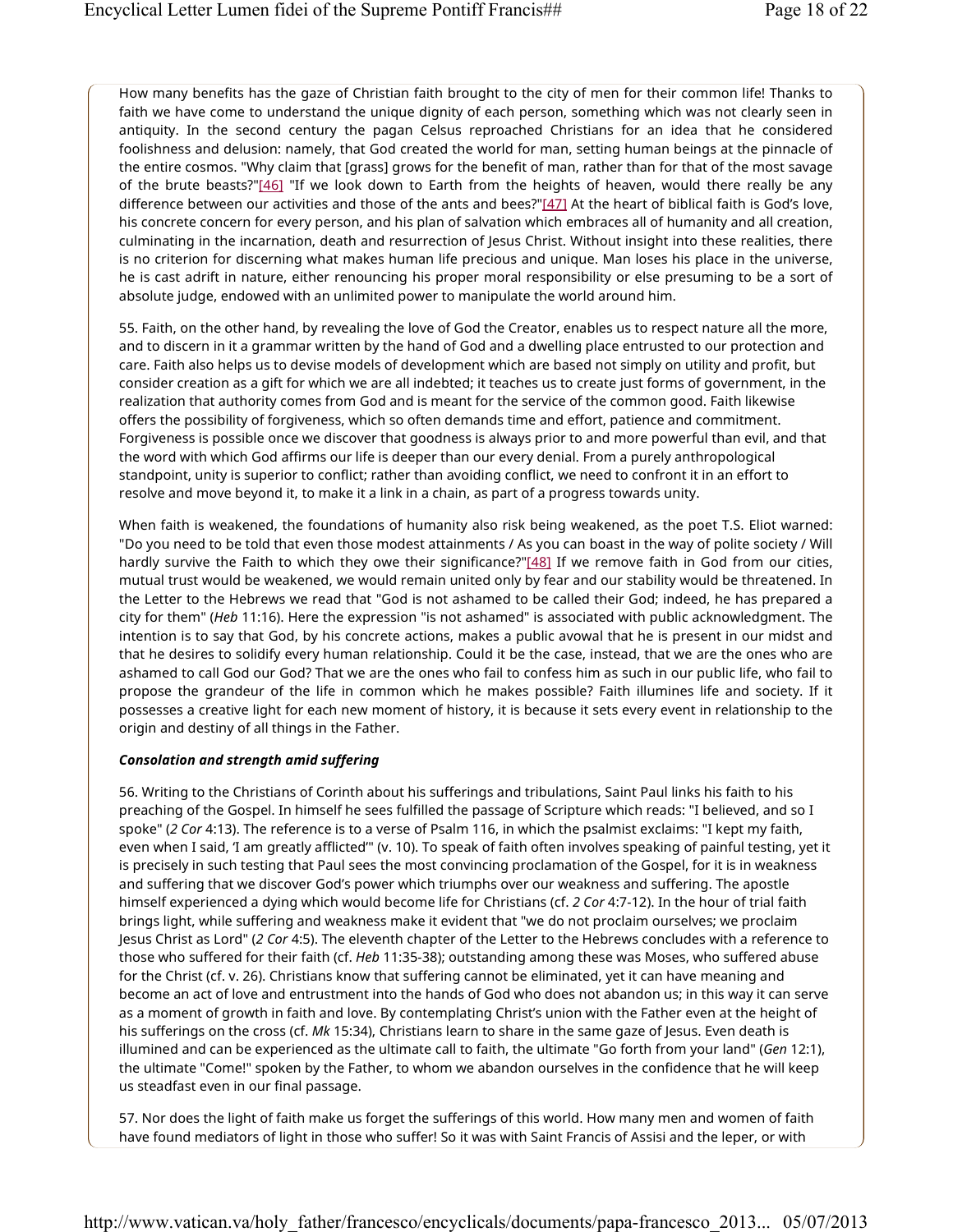Blessed Mother Teresa of Calcutta and her poor. They understood the mystery at work in them. In drawing near to the suffering, they were certainly not able to eliminate all their pain or to explain every evil. Faith is not a light which scatters all our darkness, but a lamp which guides our steps in the night and suffices for the journey. To those who suffer, God does not provide arguments which explain everything; rather, his response is that of an accompanying presence, a history of goodness which touches every story of suffering and opens up a ray of light. In Christ, God himself wishes to share this path with us and to offer us his gaze so that we might see the light within it. Christ is the one who, having endured suffering, is "the pioneer and perfecter of our faith" (Heb 12:2).

Suffering reminds us that faith's service to the common good is always one of hope — a hope which looks ever ahead in the knowledge that only from God, from the future which comes from the risen Jesus, can our society find solid and lasting foundations. In this sense faith is linked to hope, for even if our dwelling place here below is wasting away, we have an eternal dwelling place which God has already prepared in Christ, in his body (cf. 2 Cor 4:16-5:5). The dynamic of faith, hope and charity (cf. 1 Th 1:3; 1 Cor 13:13) thus leads us to embrace the concerns of all men and women on our journey towards that city "whose architect and builder is God" (Heb 11:10), for "hope does not disappoint" (Rom 5:5).

In union with faith and charity, hope propels us towards a sure future, set against a different horizon with regard to the illusory enticements of the idols of this world yet granting new momentum and strength to our daily lives. Let us refuse to be robbed of hope, or to allow our hope to be dimmed by facile answers and solutions which block our progress, "fragmenting" time and changing it into space. Time is always much greater than space. Space hardens processes, whereas time propels towards the future and encourages us to go forward in hope.

## Blessed is she who believed  $(Lk 1:45)$

58. In the parable of the sower, Saint Luke has left us these words of the Lord about the "good soil": "These are the ones who when they hear the word, hold it fast in an honest and good heart, and bear fruit with patience endurance" (Lk 8:15). In the context of Luke's Gospel, this mention of an honest and good heart which hears and keeps the word is an implicit portrayal of the faith of the Virgin Mary. The evangelist himself speaks of Mary's memory, how she treasured in her heart all that she had heard and seen, so that the word could bear fruit in her life. The Mother of the Lord is the perfect icon of faith; as Saint Elizabeth would say: "Blessed is she who believed" (Lk 1:45).

In Mary, the Daughter of Zion, is fulfilled the long history of faith of the Old Testament, with its account of so many faithful women, beginning with Sarah: women who, alongside the patriarchs, were those in whom God's promise was fulfilled and new life flowered. In the fullness of time, God's word was spoken to Mary and she received that word into her heart, her entire being, so that in her womb it could take flesh and be born as light for humanity. Saint Justin Martyr, in his dialogue with Trypho, uses a striking expression; he tells us that Mary, receiving the message of the angel, conceived "faith and joy".[49] In the Mother of Jesus, faith demonstrated its fruitfulness; when our own spiritual lives bear fruit we become filled with joy, which is the clearest sign of faith's grandeur. In her own life Mary completed the pilgrimage of faith, following in the footsteps of her Son.[50] In her the faith journey of the Old Testament was thus taken up into the following of Christ, transformed by him and entering into the gaze of the incarnate Son of God.

59. We can say that in the Blessed Virgin Mary we find something I mentioned earlier, namely that the believer is completely taken up into his or her confession of faith. Because of her close bond with Jesus, Mary is strictly connected to what we believe. As Virgin and Mother, Mary offers us a clear sign of Christ's divine sonship. The eternal origin of Christ is in the Father. He is the Son in a total and unique sense, and so he is born in time without the intervention of a man. As the Son, Jesus brings to the world a new beginning and a new light, the fullness of God's faithful love bestowed on humanity. But Mary's true motherhood also ensures for the Son of God an authentic human history, true flesh in which he would die on the cross and rise from the dead. Mary would accompany Jesus to the cross (cf. Jn 19:25), whence her motherhood would extend to each of his disciples (cf. Jn 19:26-27). She will also be present in the upper room after Jesus' resurrection and ascension, joining the apostles in imploring the gift of the Spirit (cf. Acts 1:14). The movement of love between Father, Son and Spirit runs through our history, and Christ draws us to himself in order to save us (cf. Jn 12:32). At the centre of our faith is the confession of Jesus, the Son of God, born of a woman, who brings us, through the gift of the Holy Spirit, to adoption as sons and daughters (cf. Gal 4:4).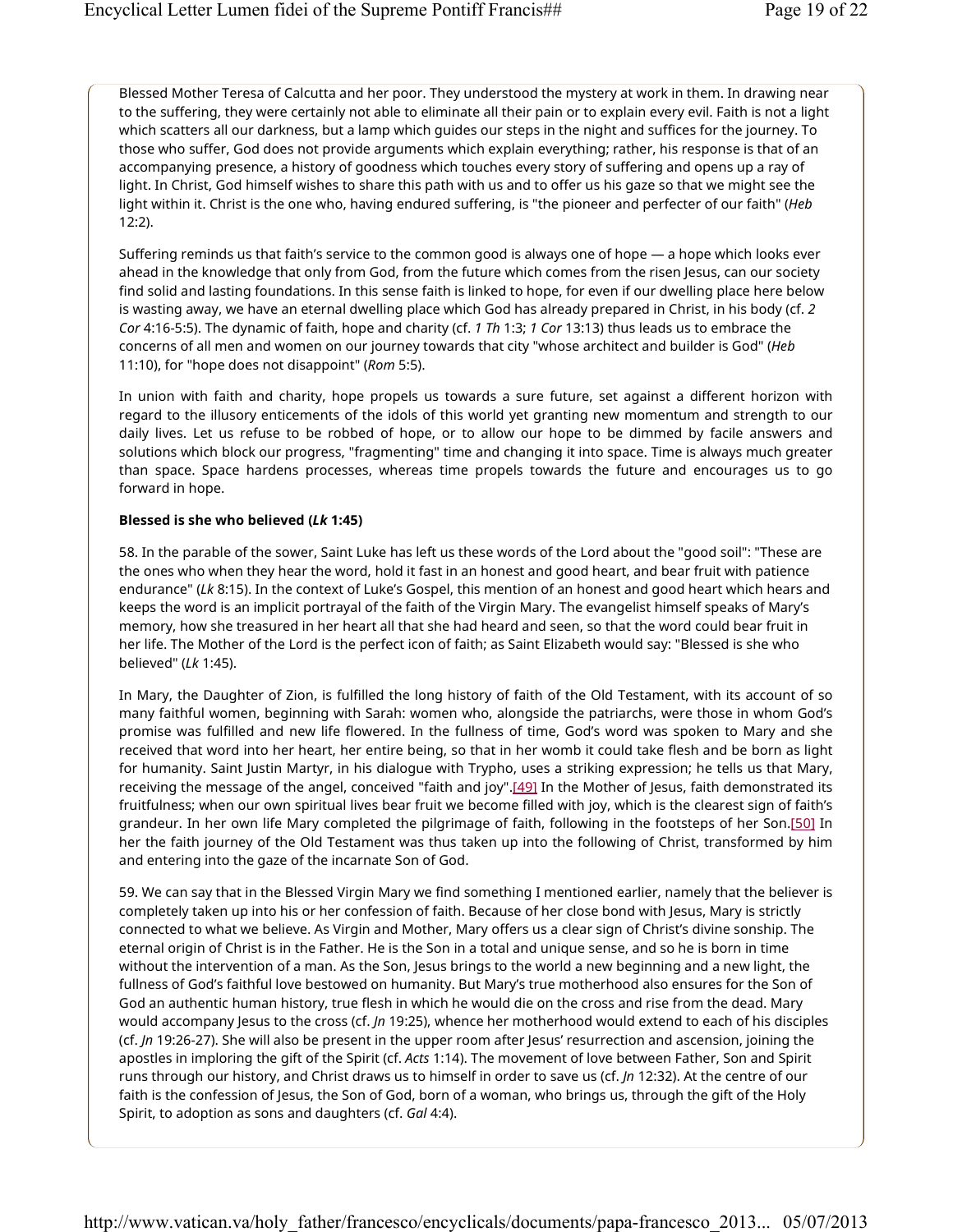60. Let us turn in prayer to Mary, Mother of the Church and Mother of our faith.

Mother, help our faith!

Open our ears to hear God's word and to recognize his voice and call.

Awaken in us a desire to follow in his footsteps, to go forth from our own land and to receive his promise. Help us to be touched by his love, that we may touch him in faith.

Help us to entrust ourselves fully to him and to believe in his love, especially at times of trial, beneath the shadow of the cross, when our faith is called to mature.

Sow in our faith the joy of the Risen One.

Remind us that those who believe are never alone.

Teach us to see all things with the eyes of Jesus, that he may be light for our path. And may this light of faith always increase in us, until the dawn of that undying day which is Christ himself, your Son, our Lord!

Given in Rome, at Saint Peter's, on 29 June, the Solemnity of the Holy Apostles Peter and Paul, in the year 2013, the first of my pontificate.

# **FRANCISCUS**

[1] Dialogus cum Tryphone Iudaeo, 121, 2: PG 6, 758.

[2] Clement of Alexandria, Protrepticus, IX: PG 8, 195.

[3] Brief an Elisabeth Nietzsche (11 June 1865), in: Werke in drei Bänden, München, 1954, 953ff.

[4] Paradiso XXIV, 145-147.

[5] Acta Sanctorum, Junii, I, 21.

[6] "Though the Council does not expressly deal with faith, it speaks of it on every page, it recognizes its living, supernatural character, it presumes it to be full and strong, and it bases its teachings on it. It is sufficient to recall the Council's statements… to see the essential importance which the Council, in line with the doctrinal tradition of the Church, attributes to faith, the true faith, which has its source in Christ, and the magisterium of the Church for its channel" (Paul VI, General Audience [8 March 1967]: Insegnamenti V [1967], 705).

[7] Cf., for example, First Vatican Ecumenical Council, Dogmatic Constitution on the Catholic Faith Dei Filius, Ch. 3: DS 3008-3020; Second Vatican Ecumenical Council, Dogmatic Constitution on Divine Revelation Dei Verbum, 5: Catechism of the Catholic Church, Nos. 153-165.

[8] Cf. Catechesis V, 1: PG 33, 505A.

[9] In Psal. 32, II, s. I, 9: PL 36, 284.

[10] M. Buber, Die Erzählungen der Chassidim, Zürich, 1949, 793.

[11] Émile, Paris, 1966, 387.

[12] Lettre à Christophe de Beaumont, Lausanne, 1993, 110.

[13] Cf. In Ioh. Evang., 45, 9: PL 35, 1722-1723.

[14] Part II, IV.

[15] De Continentia, 4, 11: PL 40, 356.

[16] "Vom Wesen katholischer Weltanschauung" (1923), in Unterscheidung des Christlichen. Gesammelte Studien 1923-1963, Mainz, 1963, 24.

[17] XI, 30, 40: PL 32, 825.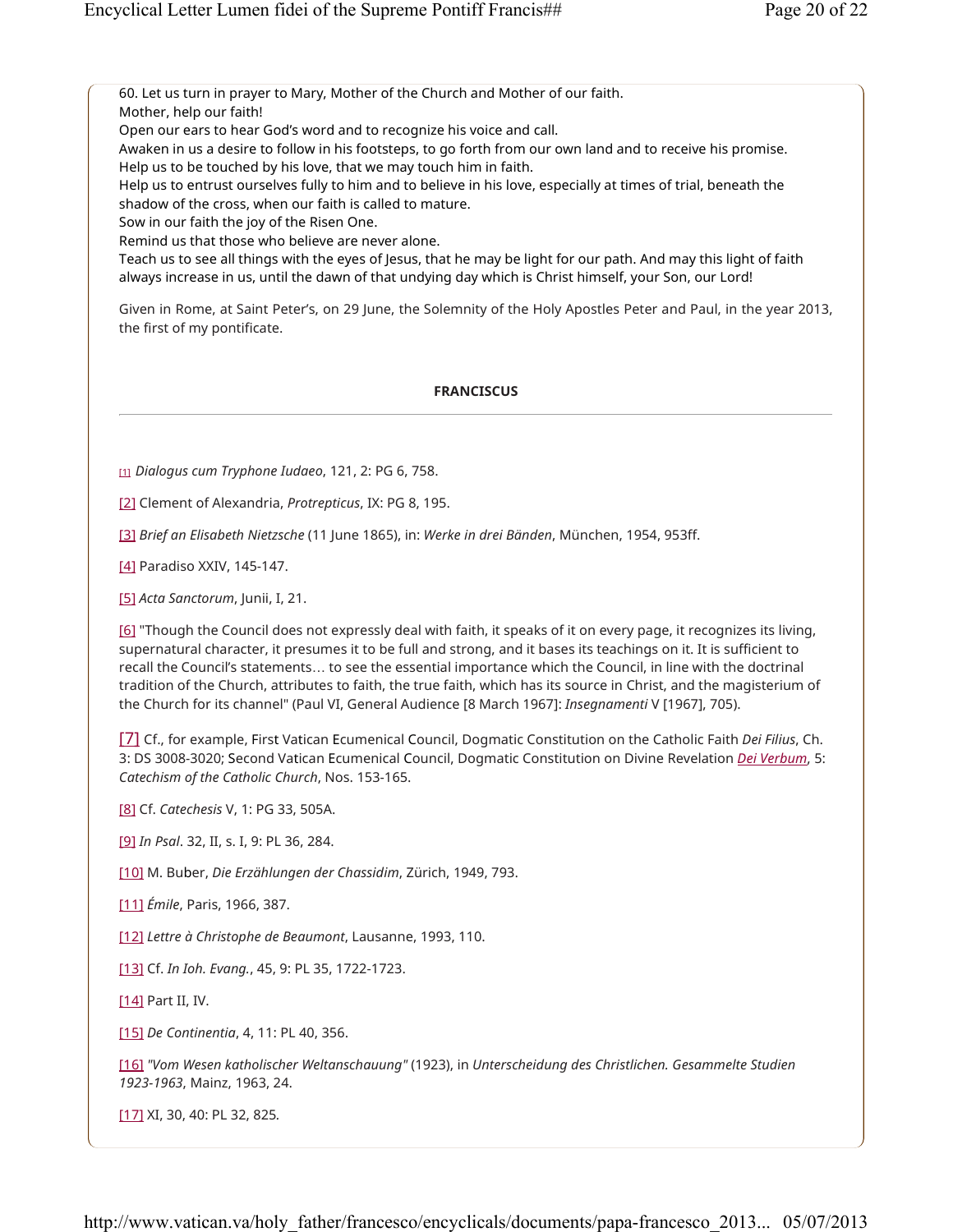[18] Cf. ibid., 825-826.

[19] Cf. Vermischte Bemerkungen / Culture and Value, ed. G.H. von Wright, Oxford, 1991, 32-33; 61-64.

[20] Homiliae in Evangelia, II, 27, 4: PL 76, 1207.

[21] Cf. Expositio super Cantica Canticorum, XVIII, 88: CCL, Continuatio Mediaevalis 87, 67.

[22] Ibid., XIX, 90: CCL, Continuatio Mediaevalis 87, 69.

[23] "The obedience of faith (Rom 16:26; compare Rom 1:5, 2 Cor 10:5-6) must be our response to the God who reveals. By faith one freely submits oneself entirely to God making the full submission of intellect and will to God who reveals, and willingly assenting to the revelation given by God. For this faith to be accorded, we need the grace of God, anticipating it and assisting it, as well as the interior helps of the Holy Spirit, who moves the heart and converts it to God, and opens the eyes of the mind and makes it easy for all to accept and believe the truth. The same Holy Spirit constantly perfects faith by his gifts, so that revelation may be more and more deeply understood" (Second Vatican Ecumenical Council, Dogmatic Constitution on Divine Revelation Dei Verbum, 5).

[24] Cf. H. Schlier, Meditationen über den Johanneischen Begriff der Wahrheit, in Besinnung auf das Neue Testament. Exegetische Aufsätze und Vorträge 2, Freiburg, Basel, Wien, 1959, 272.

[25] Cf. S. Th. III, q. 55, a. 2, ad 1.

[26] Sermo 229/L (Guelf. 14), 2 (Miscellanea Augustiniana 1, 487/488): "Tangere autem corde, hoc est credere".

[27] Cf. Encyclical Letter *Fides et Ratio* (14 September 1998), 73: AAS (1999), 61-62.

[28] Cf. Confessiones, VIII, 12, 29: PL 32, 762.

[29] De Trinitate, XV, 11, 20: PL 42, 1071: "verbum quod intus lucet ".

[30] Cf. De Civitate Dei, XXII, 30, 5: PL 41, 804.

[31] Cf. Congregation for the Doctrine of the Faith, Declaration *Dominus Iesus* (6 August 2000), 15: AAS 92 (2000), 756.

[32] Demonstratio Apostolicae Predicationis, 24: SC 406, 117.

[33] Cf. Bonaventure, Breviloquium, prol.: Opera Omnia, V, Quaracchi 1891, 201; In I Sent., proem, q. 1, resp.: Opera Omnia, I, Quaracchi 1891, 7; Thomas Aquinas, S. Th I, q.1.

[34] Cf. De Baptismo, 20, 5: CCL 1, 295.

[35] Dogmatic Constitution on Divine Revelation Dei Verbum, 8.

[36] Cf. Second Vatican Ecumenical Council, Constitution on the Sacred Liturgy Sacrosanctum Concilium, 59.

[37] Cf. Epistula Barnabae, 11, 5: SC 172, 162.

[38] Cf. De Nuptiis et Concupiscentia I, 4, 5: PL 44, 413: "Habent quippe intentionem generandi regenerandos, ut qui ex eis saeculi filii nascuntur in Dei filios renascantur".

[39] Second Vatican Ecumenical Council, Dogmatic Constitution on Divine Revelation Dei Verbum, 8.

[40] In Nativitate Domini Sermo, 4, 6: SC 22, 110.

[41] Cf. Irenaeus, Adversus Haereses, I, 10, 2: SC 264, 160.

[42] Cf. ibid., II, 27, 1: SC 294, 264.

[43] Cf. Augustine, De Sancta Virginitate, 48, 48: PL 40, 424-425: "Servatur et in fide inviolata quaedam castitas virginalis, qua Ecclesia uni viro virgo casta coaptatur".